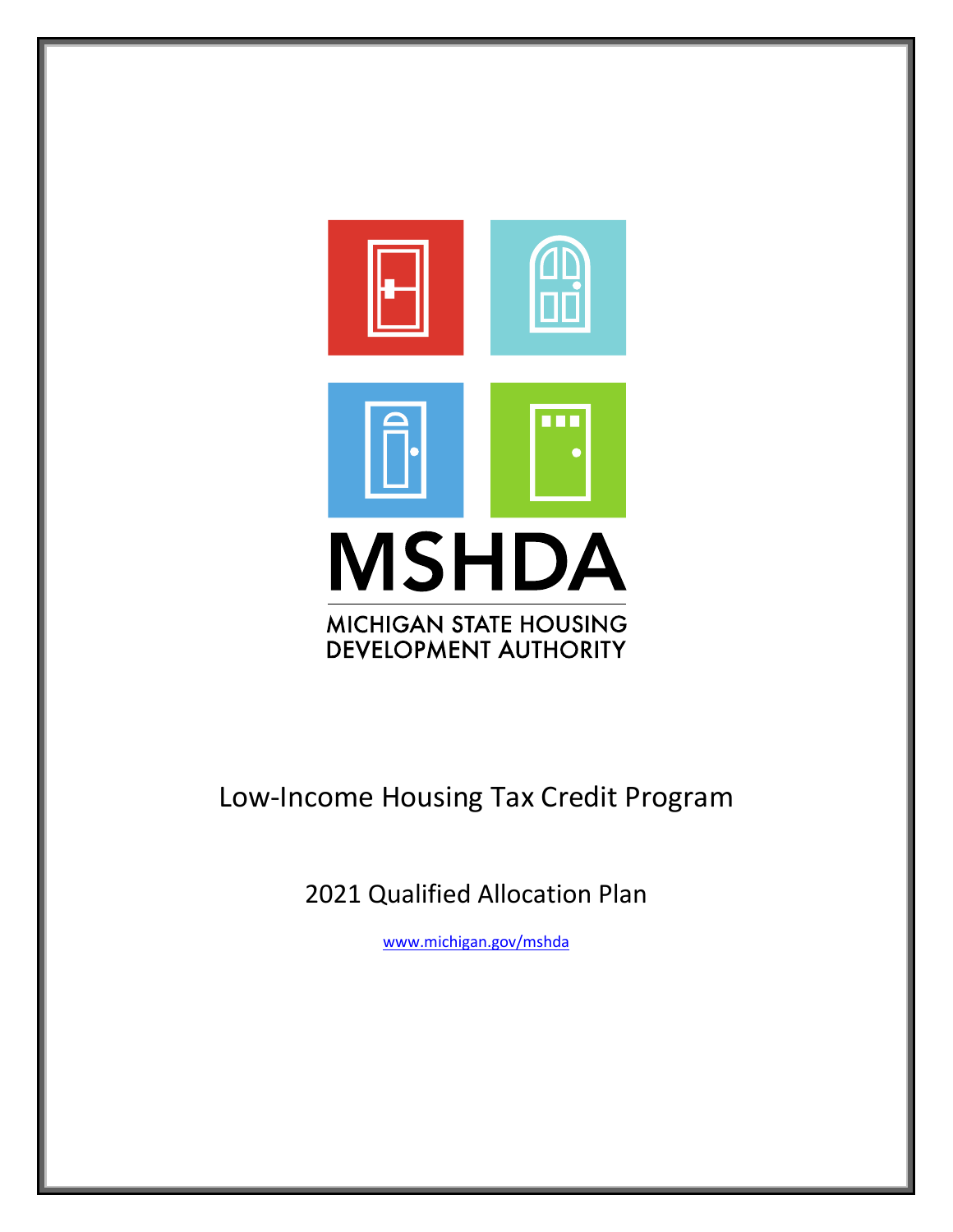## 2021 QUALIFIED ALLOCATION PLAN

## TABLE OF CONTENTS

| $\mathbf{I}$ . |    |                                                                      |
|----------------|----|----------------------------------------------------------------------|
| Ш.             |    | Tax-Exempt Financed Projects Not Subject to Housing Credit Ceiling 1 |
| III.           |    |                                                                      |
| Α.             |    |                                                                      |
| В.             |    |                                                                      |
| IV.            |    |                                                                      |
| V.             |    |                                                                      |
| А.             |    |                                                                      |
| В.             |    |                                                                      |
|                | 1. |                                                                      |
|                | 2. |                                                                      |
|                | 3. |                                                                      |
|                | 4. |                                                                      |
|                | 5. |                                                                      |
|                | 6. |                                                                      |
| C.             |    |                                                                      |
| D.             |    |                                                                      |
| Ε.             |    |                                                                      |
| VI.            |    |                                                                      |
| А.             |    |                                                                      |
| В.             |    |                                                                      |
| VII.           |    |                                                                      |
|                |    |                                                                      |
|                |    |                                                                      |
| C.             |    |                                                                      |
| VIII.          |    |                                                                      |
| А.             |    |                                                                      |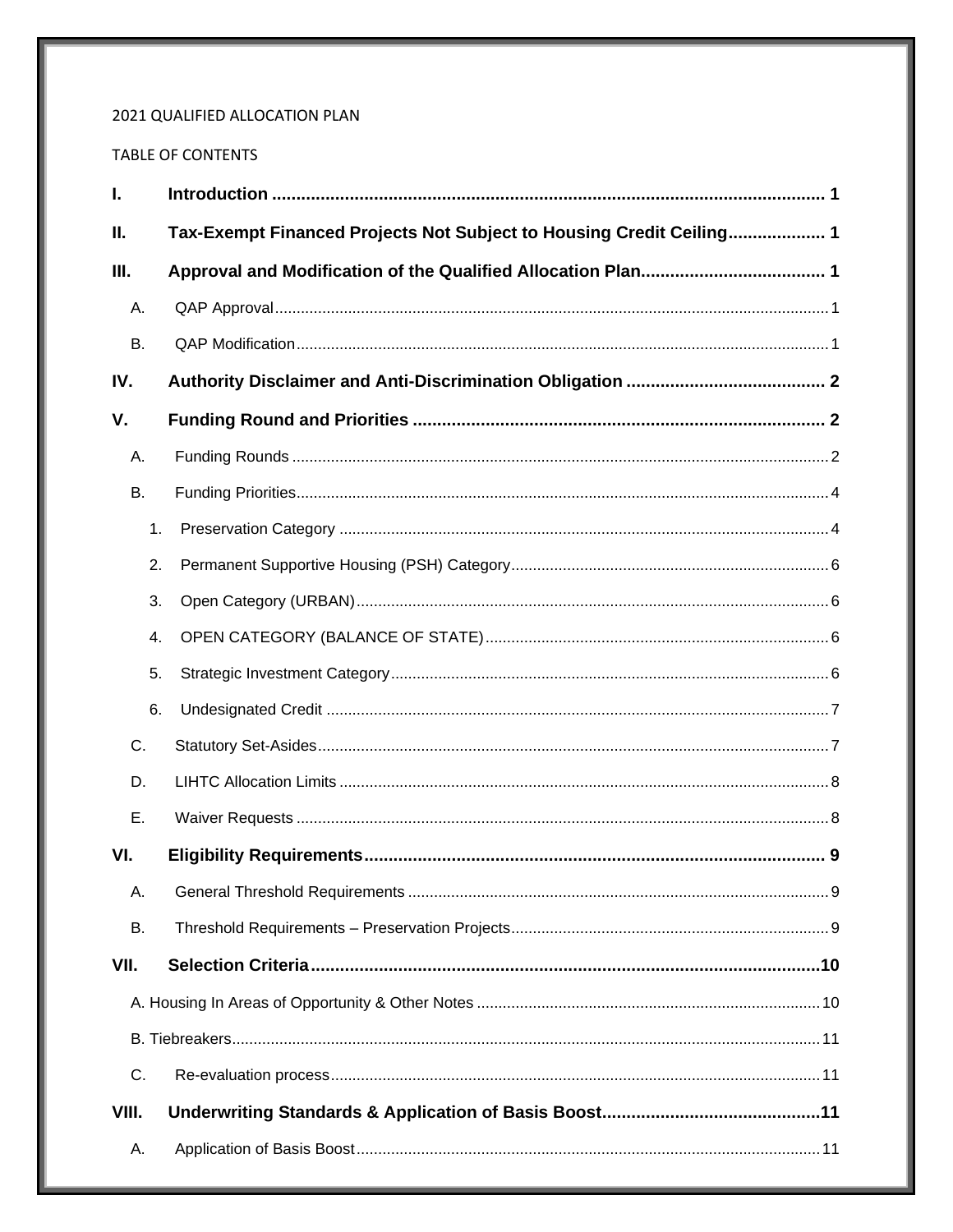| IX.    |  |
|--------|--|
| А.     |  |
| 1.     |  |
| 2.     |  |
| 3.     |  |
| В.     |  |
| C.     |  |
| D.     |  |
| Χ.     |  |
| XI.    |  |
| XII.   |  |
| XIII.  |  |
| XIV.   |  |
| XV.    |  |
|        |  |
| XVI.   |  |
| XVII.  |  |
| XVIII. |  |
|        |  |
| I.     |  |
| П.     |  |
| III.   |  |
| IV.    |  |
| V.     |  |
| VI.    |  |
| VII.   |  |
| VIII.  |  |
| IX.    |  |
| Х.     |  |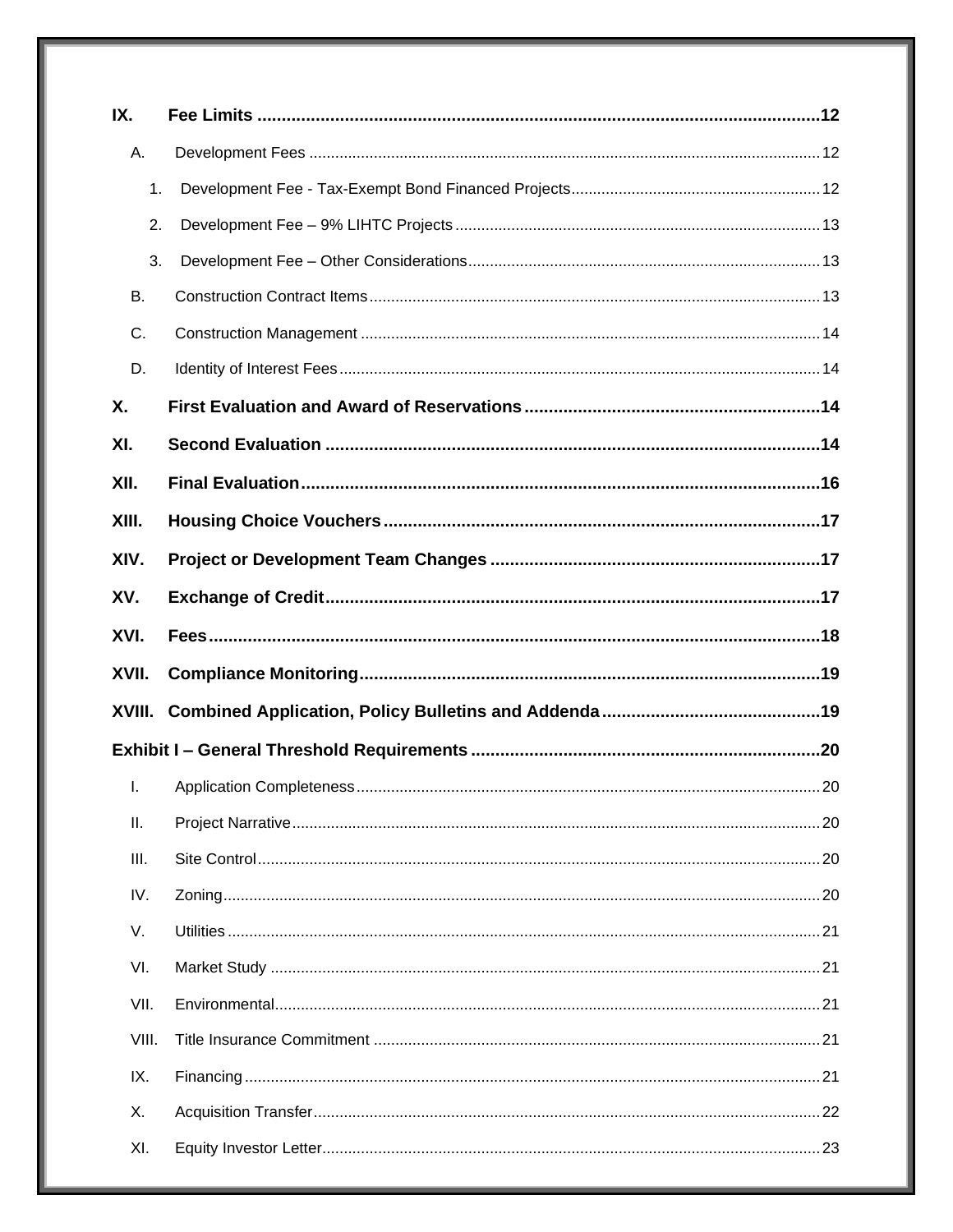|  | XII.  |                                                                      |  |  |  |
|--|-------|----------------------------------------------------------------------|--|--|--|
|  | XIII. |                                                                      |  |  |  |
|  | XIV.  |                                                                      |  |  |  |
|  | XV.   |                                                                      |  |  |  |
|  | XVI.  |                                                                      |  |  |  |
|  |       |                                                                      |  |  |  |
|  |       |                                                                      |  |  |  |
|  | XIX.  |                                                                      |  |  |  |
|  | XX.   |                                                                      |  |  |  |
|  | XXI.  |                                                                      |  |  |  |
|  |       |                                                                      |  |  |  |
|  |       |                                                                      |  |  |  |
|  | I.    |                                                                      |  |  |  |
|  | Ш.    |                                                                      |  |  |  |
|  | III.  |                                                                      |  |  |  |
|  | IV.   |                                                                      |  |  |  |
|  |       |                                                                      |  |  |  |
|  |       |                                                                      |  |  |  |
|  | I.    |                                                                      |  |  |  |
|  | II.   |                                                                      |  |  |  |
|  |       |                                                                      |  |  |  |
|  |       | Exhibit VI - Compliance Monitoring & Notification of Noncompliance33 |  |  |  |
|  | 1.    |                                                                      |  |  |  |
|  | 2.    |                                                                      |  |  |  |
|  | 3.    |                                                                      |  |  |  |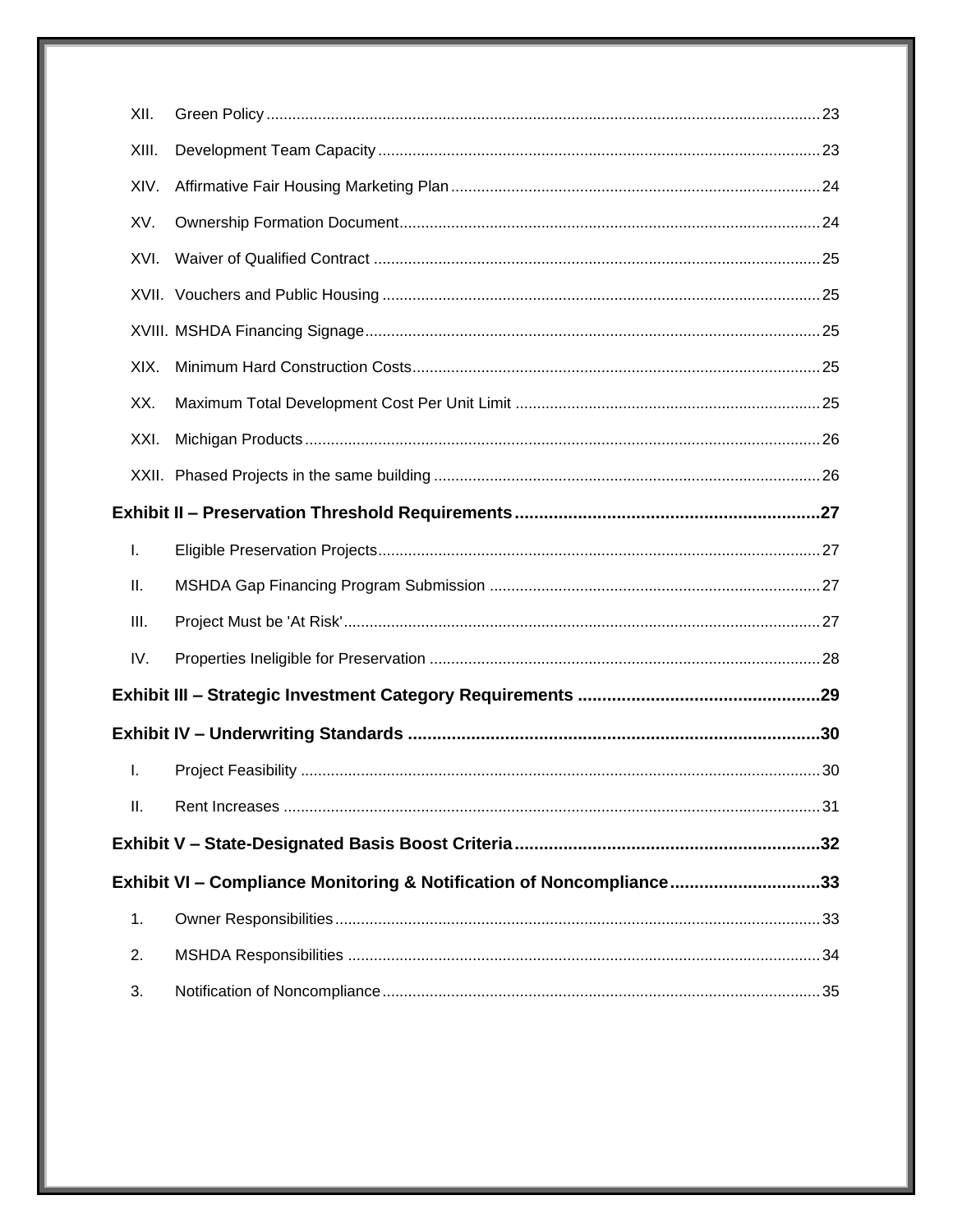## **2021 QUALIFIED ALLOCATION PLAN**

## **STATE OF MICHIGAN LOW-INCOME HOUSING TAX CREDIT PROGRAM**

#### <span id="page-4-0"></span>**I. INTRODUCTION**

The Low-Income Housing Tax Credit (LIHTC) program offers a financial incentive to construct, rehabilitate, and operate rental housing for low-income tenants. Under federal law, LIHTC is required to be allocated according to a Qualified Allocation Plan (QAP). The QAP is required to set forth selection criteria used to determine housing priorities appropriate to local conditions in Michigan.

#### <span id="page-4-1"></span>**II. TAX-EXEMPT FINANCED PROJECTS NOT SUBJECT TO HOUSING CREDIT CEILING**

In accordance with Section 42 of the Internal Revenue Code (IRC), tax-exempt bond financed projects are required to satisfy certain basic requirements for allocation of LIHTC and are subject to the QAP. These projects are not, however, subject to the LIHTC allocation limits, other QAP requirements from which they are expressly excepted, or as determined by the Michigan State Housing Development Authority (MSHDA) (see Tab W – Policy Bulletins).

## <span id="page-4-2"></span>**III. APPROVAL AND MODIFICATION OF THE QUALIFIED ALLOCATION PLAN**

#### <span id="page-4-3"></span>A. QAP APPROVAL

Pursuant to federal and state law, the QAP (including the LIHTC Scoring Criteria) shall be prepared by MSHDA, submitted to the legislature, and approved by the Governor after notice to the public and public hearing. Notice of the public hearing will be published on MSHDA's website and in newspapers of general circulation throughout the state at least fourteen (14) days prior to the public hearing. MSHDA will hold one informational hearing prior to publication of proposed changes to the QAP. After proposed changes have been published, MSHDA will conduct at least three public hearings, held at such time and place as determined by MSHDA; however, MSHDA shall give priority to locations that provide the greatest opportunity for public comment. Comments received shall be taken into consideration, and a written summary of such comments shall be provided to the Governor together with the request for approval of the QAP. The QAP, once approved, is valid until it is changed by MSHDA.

#### <span id="page-4-4"></span>B. QAP MODIFICATION

To the extent necessary to facilitate the award of LIHTCs that would not otherwise be awarded, the QAP may be modified by MSHDA from time to time pursuant to State law. This modification process will follow the approval process delineated above unless specifically stated otherwise in this document.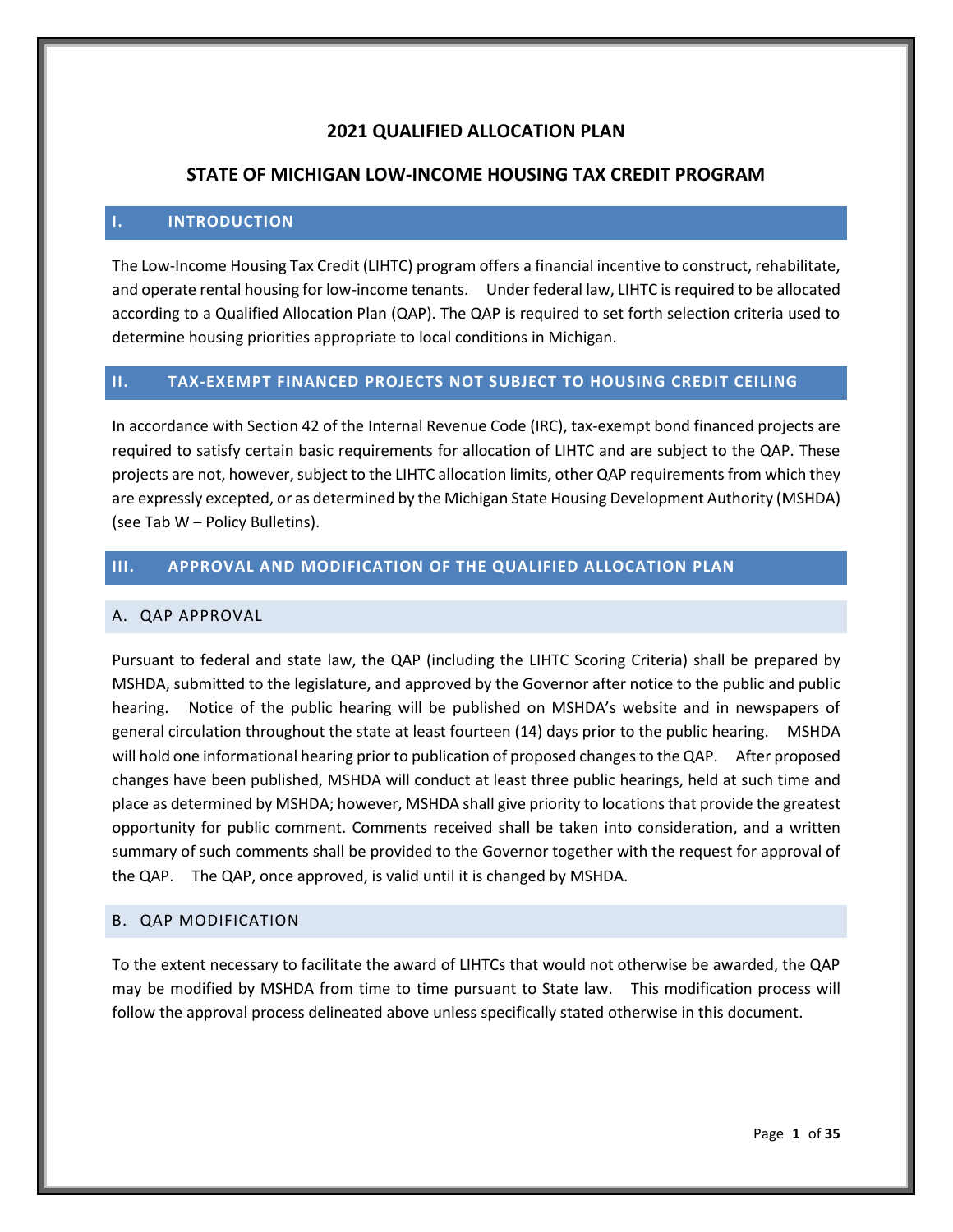## <span id="page-5-0"></span>**IV. AUTHORITY DISCLAIMER AND ANTI-DISCRIMINATION OBLIGATION**

MSHDA shall administer the QAP and the allocation of LIHTC in a manner consistent with both federal housing policy governing non-discrimination and MSHDA's statutory non-discrimination requirements. The allocation of LIHTCs is made at the sole discretion of MSHDA. MSHDA and its board members, directors, employees, and agents shall not be liable for any matters arising out of or in relation to the allocation or administration of LIHTC.

MSHDA may waive any requirements and/or conditions that are not mandated by Section 42 of the IRC on a case-by-case basis, including project-specific deadlines, as deemed necessary to facilitate the administration of the LIHTC Program, to address unforeseen circumstances, and that it determines are in the best interest of the State of Michigan. In the event a waiver is granted under any of these or other circumstances, a fee may be charged. Additionally, MSHDA may make adjustments to standard policies/procedures, if needed, to resolve any administrative errors made in the evaluation of an application brought to MSHDA's attention following conclusion of a funding round. Potential remedies may include, but are not limited to making an allocation of credit from a future funding round to a project that would have otherwise received an award of credit. To the extent that anything contained in this QAP does not meet the minimum requirements of federal law or regulation, or state law or regulation, such law or regulation shall take precedence over the QAP.

#### <span id="page-5-1"></span>**V. FUNDING ROUND AND PRIORITIES**

#### <span id="page-5-2"></span>A. FUNDING ROUNDS

The Authority intends to hold one competitive funding round for 2021 LIHTC, which will be publicized on the Authority's website (www.michigan.gov/mshda).

Prior to the funding round, the following items must be completed:

- (1) Permanent Supportive Housing projects must have their initial meeting with the Continuum of Care (CoC)
- (2) Preservation projects will be required to submit documentation prior to the funding round deadline to determine if the project is competitive under the MSHDA Gap Financing Program (please see Section B.1. for further information on this process)
- (3) Developments that are proposing the complete a 4%/9% Mixed Transaction will be required to submit documentation to MSHDA prior to the funding round deadline
- (4) Any projects requesting a waiver of any QAP provisions as part of an application for a competitive funding round must submit their request in writing prior to the funding round deadline
- (5) Permanent Supportive Housing projects that are applying for the first time will be required to meet with the Addendum III Review Team prior to the deadline highlighted below
- (6) Affordable Assisted Living (AAL) projects must submit a review packet to the AAL Steering Committee for review and approval prior to the funding round deadline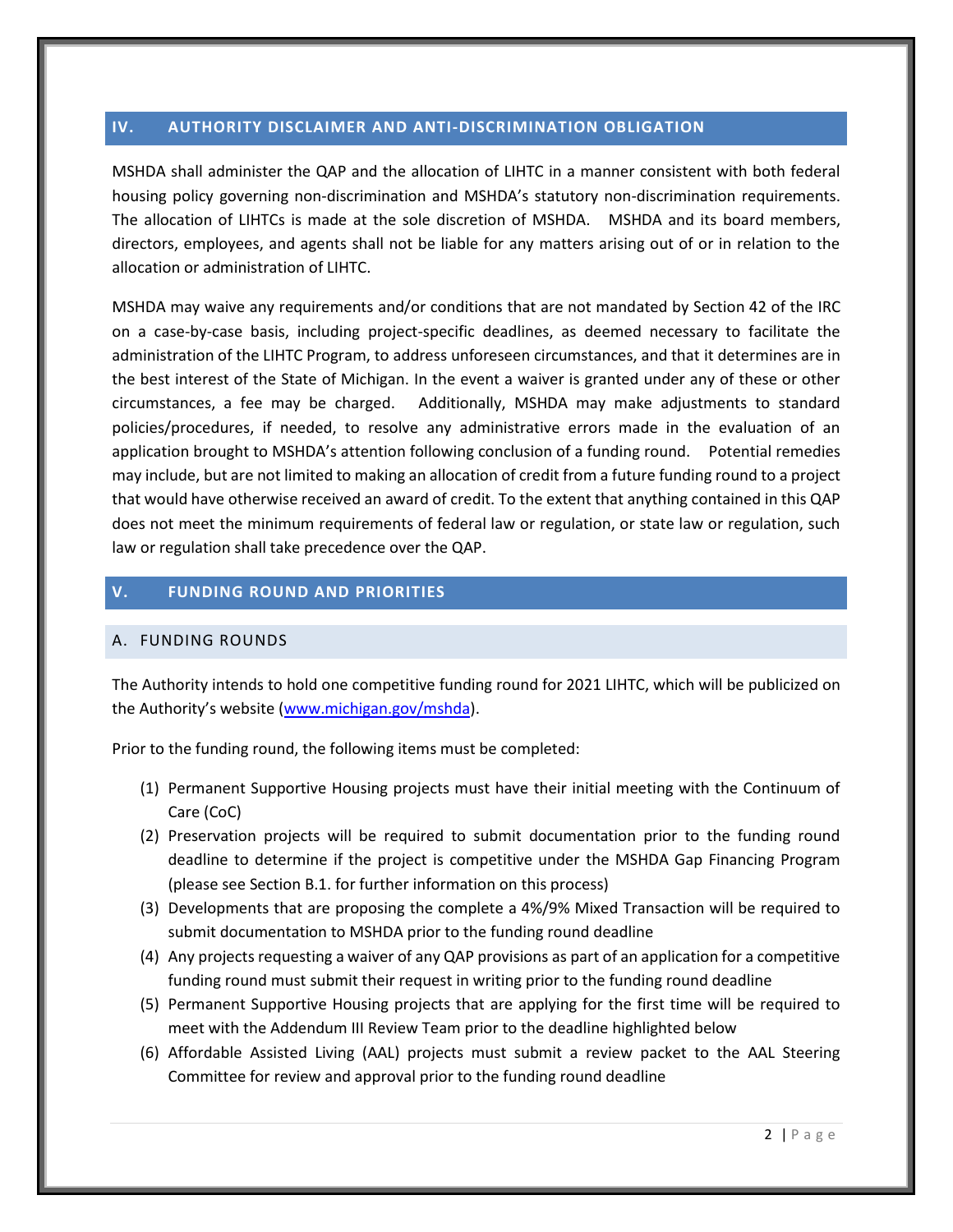A timeline of applicable deadlines leading up to and including the funding round is included below:

| <b>STAGE OF PROCESS</b>                                 | <b>DUE DATE</b>           |
|---------------------------------------------------------|---------------------------|
|                                                         |                           |
| <b>February 2021 Funding Round</b>                      |                           |
| Initial Meeting with CoC Deadline (PSH Only)            | Tuesday, December 1, 2020 |
| Waiver Request Due Date                                 | Tuesday, December 1, 2020 |
| Preservation Level 1 Review Due Date                    | Tuesday, December 1, 2020 |
| 4%/9% Mixed Transaction Level 1 Review Due Date         | Tuesday, December 1, 2020 |
| Addendum III Initial Concept Letter Due Date (PSH Only) | Tuesday, December 1, 2020 |
| Affordable Assisted Living Steering Committee Review    |                           |
| Packet Due Date                                         | Tuesday, December 1, 2020 |
| <b>Funding Round Due Date</b>                           | Monday, February 1, 2021  |
| <b>Expected Award Notification Date</b>                 | May of 2021               |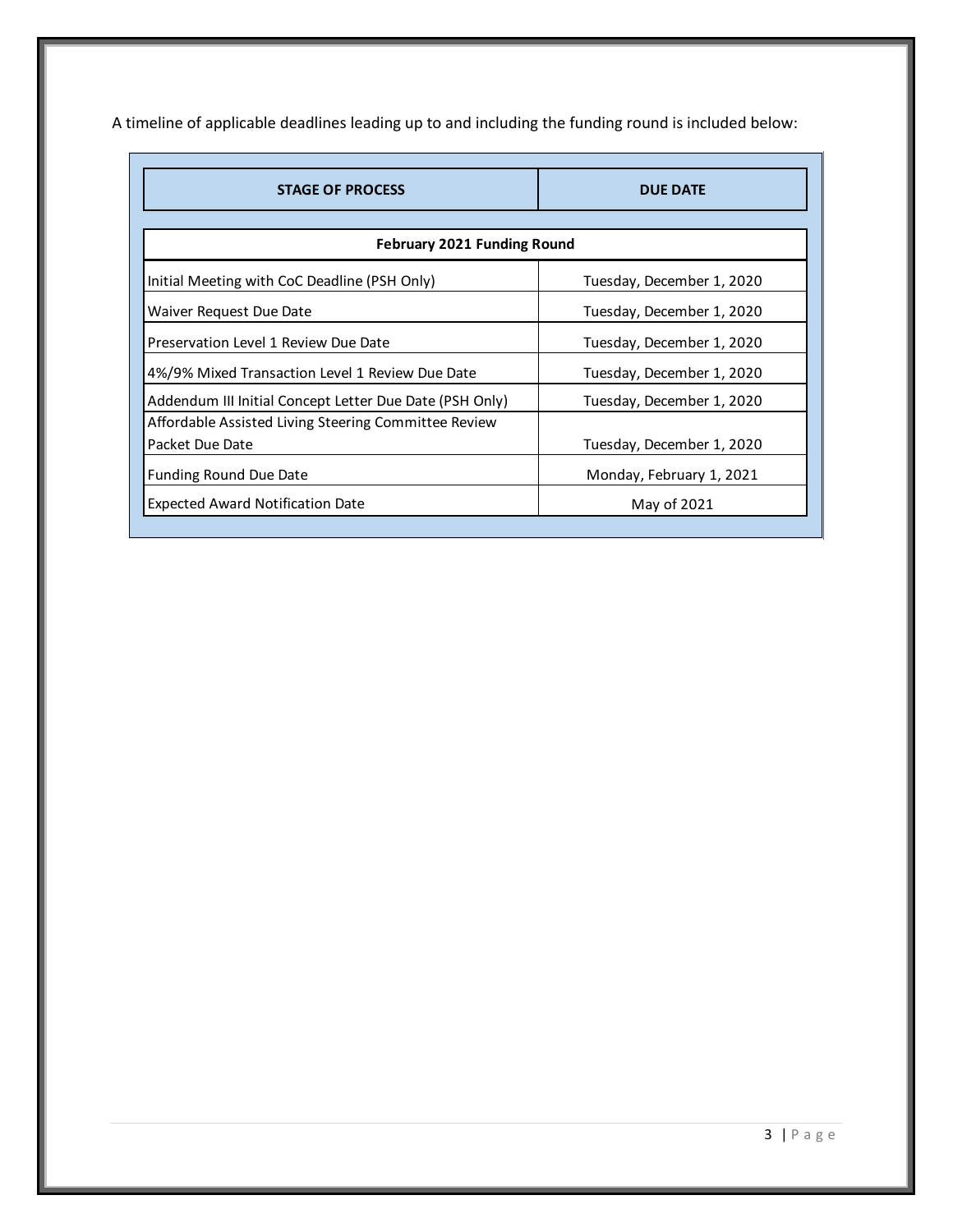The MSHDA Offices in Lansing and Detroit will not be accepting hand-delivered applications. Applicants will be able to either submit their application electronically or via mail no later than 5:00pm on February 1, 2021.

For Applicants that choose to submit electronically, MSHDA will create a project folder and provide access and instructions to the person(s) identified.

Applicants choosing to submit hard copy-applications should send them via UPS, FedEx, or USPS to: 735 East Michigan Avenue, Lansing MI 48912. Application items received either through electronic submission or by mail after the due date and time will not be processed. No waiver of the delivery time will be granted.

## <span id="page-7-0"></span>B. FUNDING PRIORITIES

MSHDA will hold one funding round for 2021 credit**.** Allocations will be made to the highest scoring projects in each of the Categories; regardless of which Statutory Set-Aside(s) a project otherwise qualifies for. Any credit that is not utilized in any of the Categories will be moved to "Undesignated Credit".

| <b>Funding Priorities</b>                   | Percentage |
|---------------------------------------------|------------|
| <b>Categories</b>                           |            |
| <b>Preservation Category</b>                | 15%        |
| Permanent Supportive Housing (PSH) Category | 22%        |
| Open Category (Urban)                       | 28%        |
| Open Category (Balance of State)            | 12%        |
| <b>Strategic Investment Category</b>        | 10%        |
| Undesignated                                | 13%        |

## <span id="page-7-1"></span>1. PRESERVATION CATEGORY

Allocated to Preservation projects meeting the requirements found in **Section VII.B.**, [Exhibit II](#page-29-2) attached hereto, and that follow the process outlined below: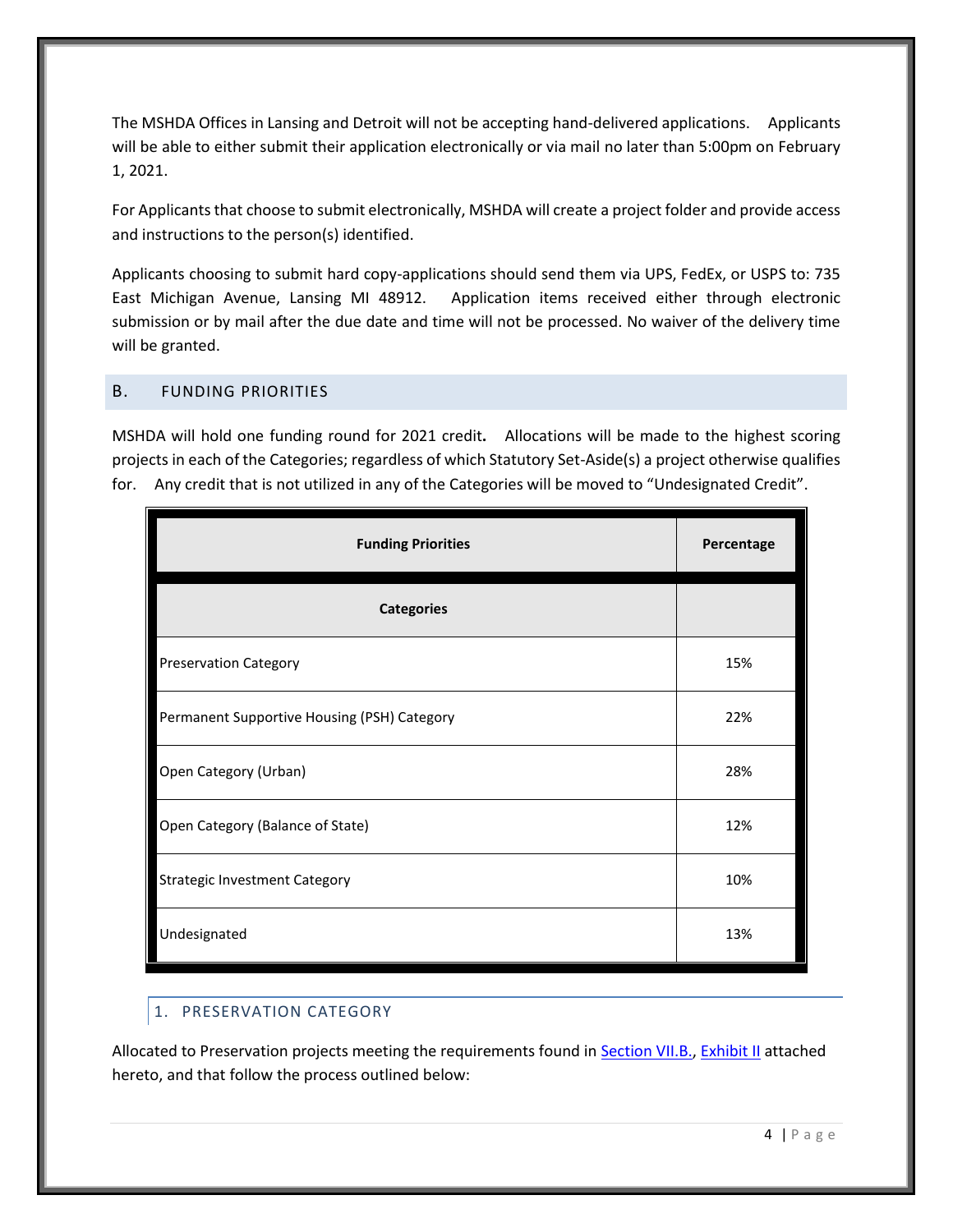For a preservation project to be eligible to apply for 9% LIHTC, it must first be submitted to MSHDA in order to evaluate whether the project is likely to be competitive under the MSHDA Gap Financing Program. Please note that existing United States Department of Agriculture Rural Development ("USDA RD") financed preservation projects that are composed of 49 units or less will not be required to submit to MSHDA under the process outlined below before applying under the 9% Preservation Category. The Gap Financing Program makes available a certain amount of gap financing to be used in combination with MSHDA tax-exempt bond financing. To perform its evaluation, MSHDA will consider the following:

- 1. The financial viability of a project based on the pro-forma analysis, site, and preliminary market analysis;
- 2. The overall capacity and experience of the development team; and
- 3. The likelihood that the project will be competitive and be able to proceed with the funds available in the Gap Financing Program. To determine how competitive a project is likely to be, MSHDA will primarily evaluate a project's soft to hard debt ratio, which is used to rank the proposals in the Gap Financing Program, to determine if the project appears to be competitive as compared to the current or most recent Gap Financing Program funding round. Applicants are encouraged to view rankings of recent Gap Financing rounds on MSHDA's website to determine with more certainty whether or not their project has a competitive soft to hard debt ratio. All Preservation projects (with the exception of existing Rural Development financed preservation projects that are composed of 49 units less) will be required to submit under the MSHDA Gap Financing Program regardless of their soft to hard debt ratio.

Following the analysis above, if, based on MSHDA's determination, a project appears to be a strong candidate for the Gap Financing Program, the project will need to be completed using the Gap Financing Program and will be ineligible for 9% LIHTC. However, if, based on MSHDA's determination, a preservation project is unlikely to be competitive in the Gap Financing Program; the project will be eligible to submit for consideration as part of a 9% funding round under the Preservation Category. Additionally, following an evaluation based on the process outlined above, preservation projects that do compete under the Gap Financing Program, but that cannot move forward using gap financing with a MSHDA taxexempt loan (as determined by MSHDA as part of the Gap Financing Program) will be able to submit an application for credit as part of Preservation Category for 9% LIHTC in a future round. An applicant will not be able to submit a preservation project for 9% credit unless the project has been submitted to MSHDA, reviewed based on the criteria above, and MSHDA has determined that the project is unlikely to be competitive using the available gap funding paired with a tax-exempt bond loan.

An applicant may be evaluated by MSHDA at any time as long as the submission of the required documentation takes place no later than December 1, 2020. In order to complete the review outlined above, the applicant must submit the Notice of Intent to Apply package found on MSHDA's Multifamily Direct Lending Program webpage. MSHDA's determination of the project as it relates to this assessment and the project's eligibility for 9% LIHTC will be good for a period of one year provided that there are no changes made to the project that would cause it to be materially different from what was originally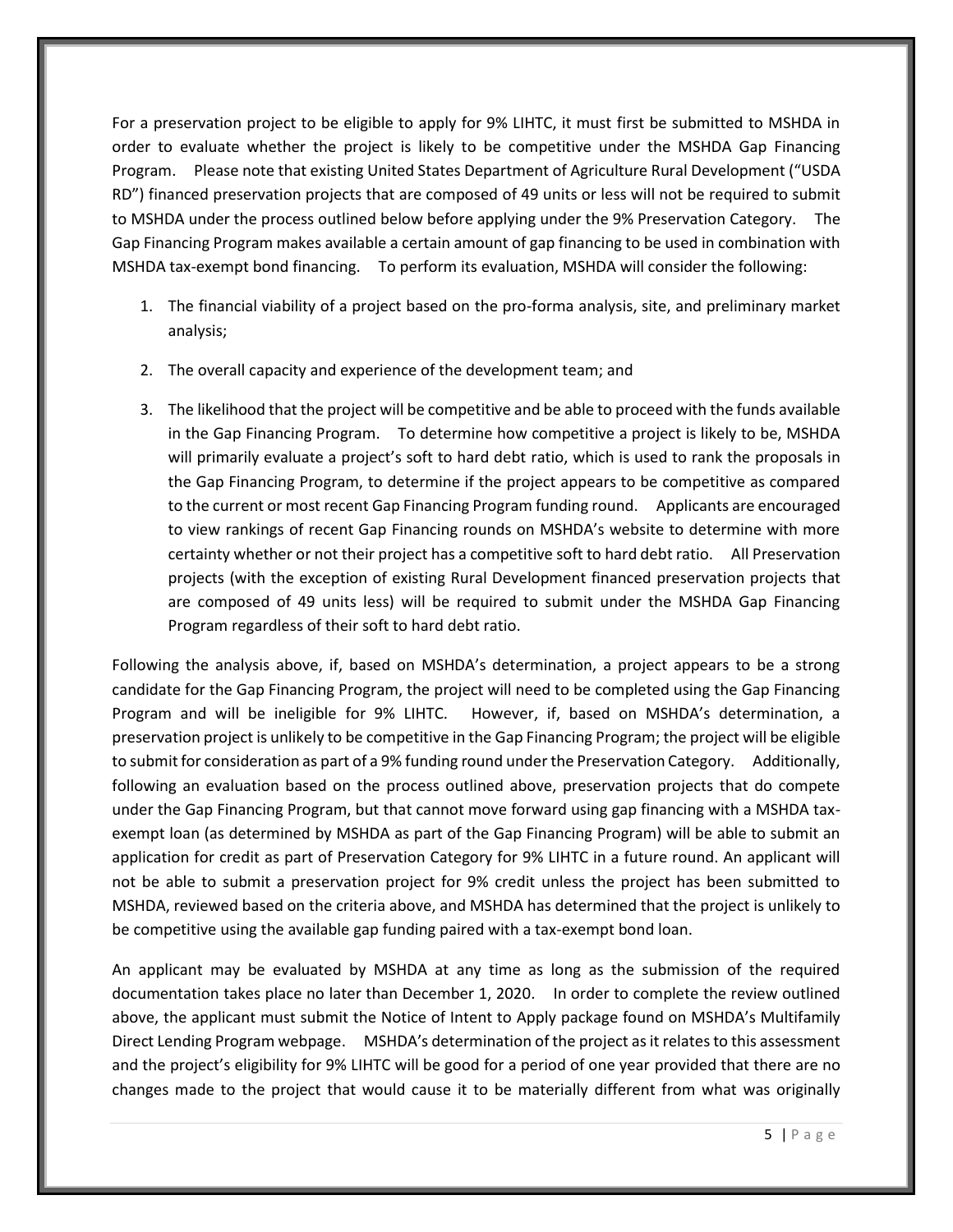reviewed under the determination. After one year or in the case where there are material differences in the application, another assessment would need to be made by MSHDA to determine a project's eligibility for future 9% LIHTC funding rounds. For further clarity, "material differences" generally includes, but is not limited to, any differences in land and building costs, site work and hard construction costs, soft costs, income projections, operating expense projections, replacement reserve projections, equity pricing, soft sources, seller financing, and any other funding sources from interim operations or transfers of existing escrows. MSHDA is aware that there are programmatic differences between the 9% LIHTC Program and MSHDA Gap Financing Program regarding developer fee calculations, financing fees, and capitalized reserve requirements and will generally not consider differences in these areas to be material differences if they are solely a result of the project taking advantage of differing program requirements.

Projects that are ultimately eligible to be submitted in the 9% Preservation Category portion of the funding round will be evaluated and awarded based on the scoring criteria, requirements, and process outlined in this Qualified Allocation Plan.

## <span id="page-9-0"></span>2. PERMANENT SUPPORTIVE HOUSING (PSH) CATEGORY

Allocated to projects setting aside at least the greater of 15 units or 35% of the units in the development for new tenants that are PSH-eligible or that are preserving an existing PSH project for which the project will remain a PSH project; and that also meet the requirements of Addendum III. A project that has more than 75 PSH units is not eligible to be submitted unless a waiver is granted by MSHDA. Projects meeting the definition of a PSH project, according to the Addendum III, must be submitted in this Category.

## <span id="page-9-1"></span>3. OPEN CATEGORY (URBAN)

Allocated to projects located in "Urban" areas not meeting the requirements for either the Preservation Category or the PSH Category. Please see detailed map located in Tab GG for areas delineated as "Urban".

## <span id="page-9-2"></span>4. OPEN CATEGORY (BALANCE OF STATE)

Allocated to projects located in "Balance of State" areas not meeting the requirements for either the Preservation Category or the PSH Category. Please see detailed map located in Tab GG for areas delineated as "Balance of State".

#### <span id="page-9-3"></span>4. STRATEGIC INVESTMENT CATEGORY

Projects applying in any of the three Categories above can also apply in this Strategic Investment Category by submitting the documentation necessary to satisfy the requirements outlined in [Exhibit III](#page-32-0) attached hereto. Projects funded under this Strategic Investment Category will not be subject to the standard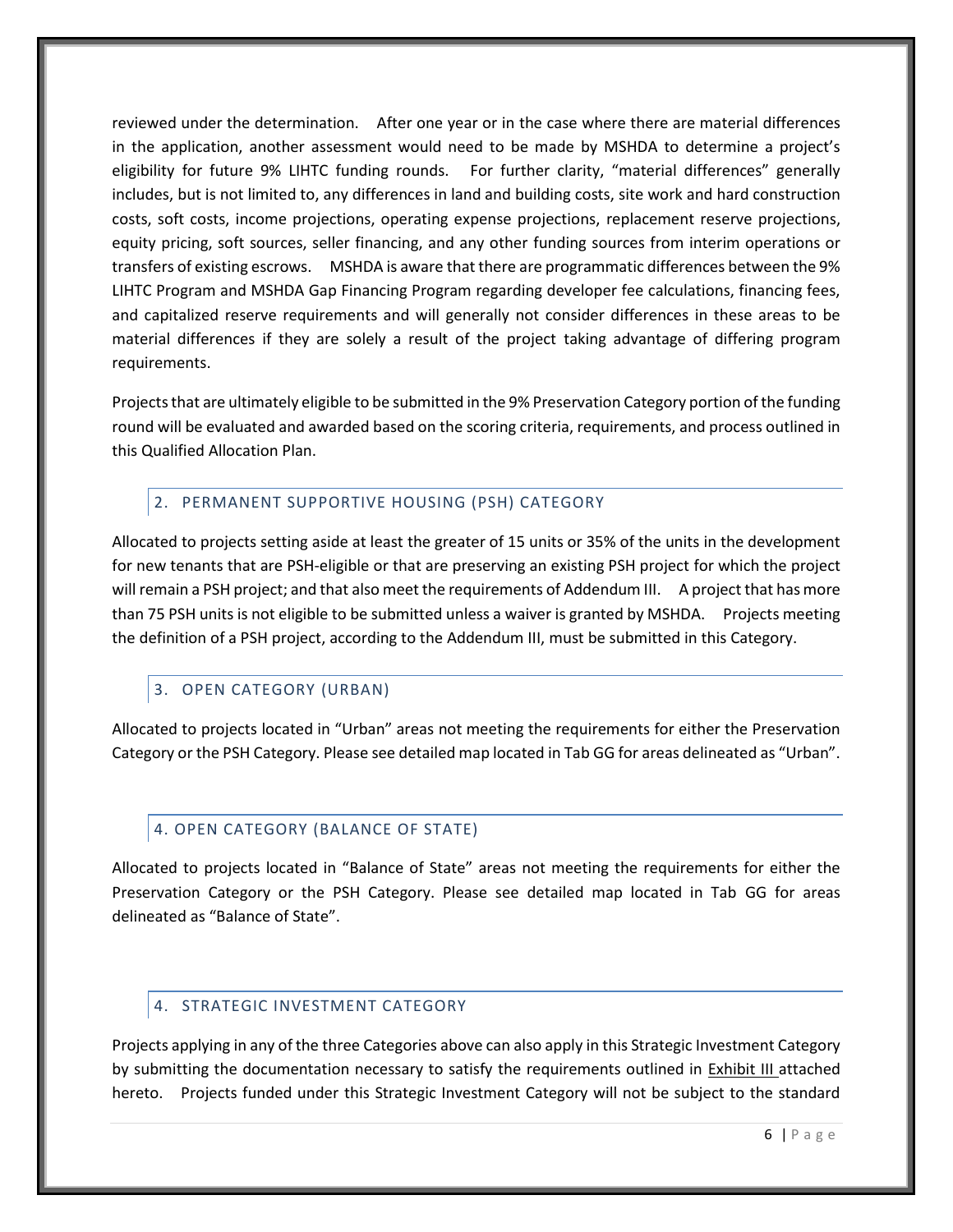Scoring Criteria and will be evaluated solely based on the sufficiency of the proposal based on [Exhibit III](#page-32-0) attached hereto and the usual threshold requirements. If MSHDA determines that not all of the credit under this Strategic Investment Category will be used, the credit will be moved to the "Undesignated Credit" below. It is anticipated that very few, if any, projects will meet the requirements to be funded under this Category.

# <span id="page-10-0"></span>5. UNDESIGNATED CREDIT

The Undesignated Credit will be awarded in the following order:

- a. MSHDA will use its discretion to place projects awarded from the Categories above (including the Strategic Investment Category) into the **Statutory Set-Asides below**, with the only goal being to fill the Statutory Set-Asides from the projects awarded. A project can only count towards one Statutory Set-Aside even if it qualifies for more than one Set-Aside. If a project qualifies for more than one Statutory Set-Aside, MSHDA will count that project towards the Statutory Set-Aside that best furthers the goal of filling all the Statutory Set-Asides. If any Statutory Set-Asides remain unmet after awards have been made from the Categories above, Undesignated Credit will be used to fill the remaining Statutory Set-Aside(s). Following the conclusion of the funding round, MSHDA will post a list of awards, which will include an indication regarding which Statutory Set-Aside each project was awarded from.
- b. After all Statutory Set-Asides have been met, any remaining Undesignated Credit will be allocated to the highest scoring unfunded projects in the round.

In performing its analysis of credit to be awarded in the Undesignated Category, MSHDA will not take into consideration any points for Permanent Supportive Housing awarded in Section F of the LIHTC Scoring Criteria. All other criteria outlined in the LIHTC Scoring Criteria will apply. PSH projects awarded from the Undesignated Credit will not be eligible to reduce the number of PSH units in the development or make changes to areas of the project for which points under the PSH section of the scoring criteria were awarded.

#### <span id="page-10-1"></span>C. STATUTORY SET-ASIDES

- **Nonprofits, 10%** Qualified nonprofit organizations as required by Section 42 of the IRC and that meet the requirements outlined in Addendum I.
- **Rural Housing, 10%** Proposed or existing housing projects that fall into one or more of the following categories: a) financed by a loan guaranteed by Rural Housing Services or a successor agency; b) funded by a federal program for the development of rural housing; or c) is located in an area other than a metropolitan area. A list of non-eligible rural communities can be found in Tab GG of the Combined Application.
- **Elderly, 10%** Projects in which 100% of the units serve tenants that conform to the federal agency(s) definition of elderly or the MSHDA definition of elderly under the MSHDA Act.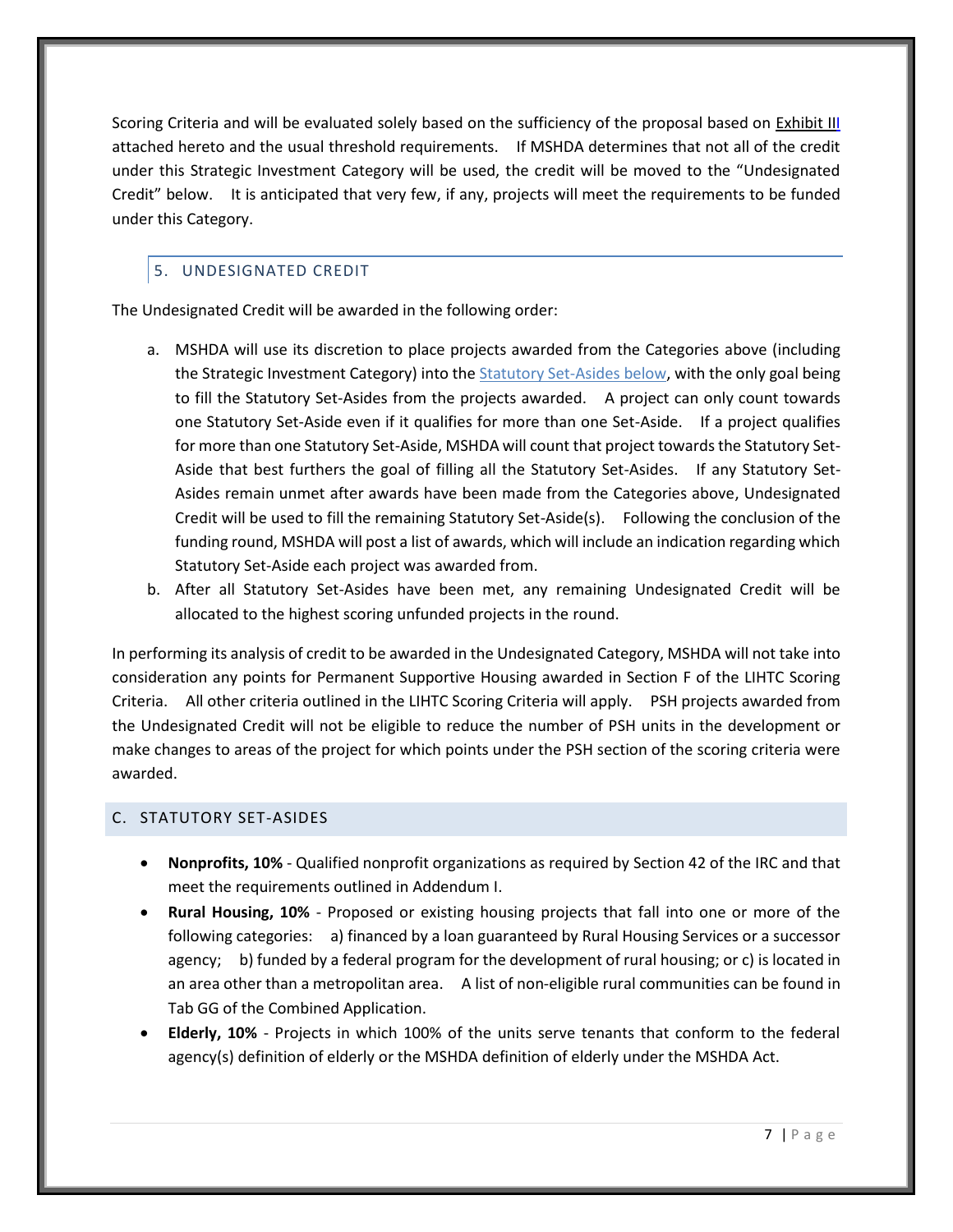• **Eligible Distressed Areas, 30%** - Housing projects in eligible distressed areas, which include proposed or existing housing projects in distressed areas pursuant to MCL 125.1411(u). A list of Eligible Distressed Areas can be found on MSHDA's website at [Eligible Distressed Areas List](http://www.michigan.gov/documents/mshda/mshda_li_ca_17_tab_h_elig_dist_areas_183868_7.pdf)

*With the exception of the nonprofit set-aside, if the LIHTC allocated falls below the set-aside threshold by October 1 of the year in which that credit amount is authorized, MSHDA may reapportion unallocated LIHTC amounts thereafter.*

#### <span id="page-11-0"></span>D. LIHTC ALLOCATION LIMITS

| 1. Maximum award per project:                           | \$1,500,000 |
|---------------------------------------------------------|-------------|
| 2. Maximum award per Principal (annual credit ceiling): | \$3,000,000 |

*Co-developers will be allocated tax credits against the per-Principal limit based upon the percentage of interest in the cash-paid (non-deferred) portion of the development fee, including any costs or other fees that would typically be included in and paid from the developer fee as described in [Section X](#page-15-0) below. For example, if co-developers retain a fifty percent (50%) interest each in the cash-paid (non-deferred) portion of the developer fee, fifty percent (50%) of the*  tax credits will be counted against each of the developer's per-Principal caps. Parties that have an identity of interest *may be treated as a single developer (or Principal) for purposes of the cap if MSHDA concludes, based on the relevant facts and circumstances, that the submission of an application by one or more of the applicants is intended, in whole or in part, as a means of circumventing the annual credit ceiling per-Principal cap. If a Principal has not exceeded its annual cap, and there is enough credit under the per Principal cap limits to fund 80% of the proposed project, then MSHDA, in its discretion, may consider 1) fully funding that project; 2) awarding an amount less than the amount requested, but that still makes the project feasible; or 3) awarding only the remaining 80% if it is enough credit to make the project financially viable.*

For this purpose, a Principal is defined as any person or entity receiving a portion of the development fee, which shall *also be reflected in the Development Team Information portion of the Low-Income Housing Tax Credit Program Application.*

3. If the credit remaining in a Category is sufficient to fund 85% of the credit amount approved for the next highest scoring project in the corresponding Category, MSHDA may 1) consider fully funding that project by taking the remaining credit from the 13% Undesignated Credit described above; 2) awarding an amount less than the amount requested, but that still makes the project feasible; or 3) award only the remaining amount of credit to a project if it is shown to be financially viable. Otherwise, MSHDA will either skip the project to fund the next highest scoring project that is financially viable with lesser credit or move the balance of the credit to the Undesignated Credit or the following funding round as applicable, at its sole discretion.

#### <span id="page-11-1"></span>E. WAIVER REQUESTS

Applicants requesting a waiver of any QAP provisions as part of an application for a competitive funding round must submit their request in writing by December 1, 2020. Any waiver request not submitted within these timeframes will not be considered. While it is not anticipated that many requests will be granted, MSHDA will endeavor to provide responses to all waiver requests no later than 30 days in advance of all funding rounds. **NOTE**: This waiver request process does not apply to projects seeking the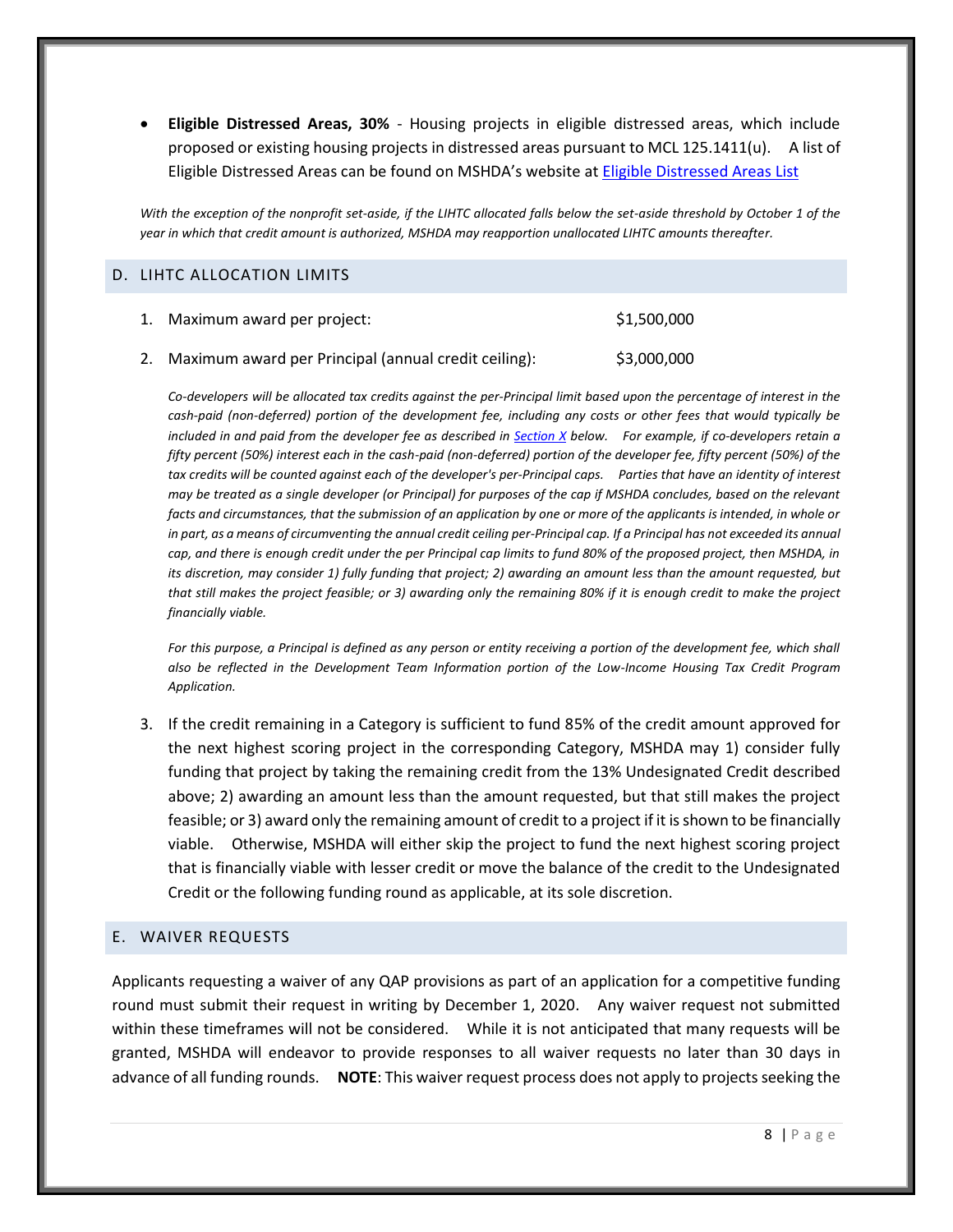use of alternative underwriting standards other than those published by MSHDA. Requests for the use of alternative underwriting standards may be made as part of a funding round submission.

## <span id="page-12-0"></span>**VI. ELIGIBILITY REQUIREMENTS**

Certain threshold requirements must be met for all projects, unless otherwise stated in any Addenda or Policy Bulletins, or waived. Proposals not meeting threshold requirements will not be processed further.

## <span id="page-12-1"></span>A. GENERAL THRESHOLD REQUIREMENTS

The following Threshold requirements, described in greater detail in **Exhibit I** attached hereto, will apply to all projects:

- 1. [Application Completeness](#page-23-1)
- 2. [Project Narrative](#page-23-1)
- 3. [Site Control](#page-23-5)
- 4. [Zoning](#page-23-6)
- 5. [Utilities](#page-24-5)
- 6. [Market Study](#page-24-6)
- 7. [Environmental](#page-24-7)
- 8. [Title Insurance Commitment](#page-24-3)
- 9. [Financing](#page-24-8)
- 10. [Acquisition Transfer](#page-25-0)
- 11. [Equity Investor Letter](#page-25-1)
- 12. [Green Policy](#page-26-3)
- 13. [Development Team Capacity](#page-26-2)
- 14. [Affirmative Fair Housing Marketing Plan](#page-27-0)
- 15. [Ownership Formation](#page-27-1)
- 16. [Waiver of Qualified Contract](#page-27-2)
- 17. [Vouchers and Public Housing](#page-28-1)
- 18. [MSHDA Financing Signage](#page-28-2)
- 19. [Minimum Hard Construction Costs](#page-28-3)
- 20. Maximum Total Development Cost Per Unit Limit
- 21. [Michigan Products](#page-29-0)
- 22. [Phased Developments in the Same Building](#page-29-1)

#### <span id="page-12-2"></span>B. THRESHOLD REQUIREMENTS – PRESERVATION PROJECTS

'Preservation' applies to the acquisition and renovation of existing affordable properties, which are currently subject to a low income use restriction. For purposes of determining which category to apply under, adaptive reuse projects, entirely vacant residential buildings, and projects requiring demolition will be ineligible to apply under the Preservation category, regardless of whether or not project-based rental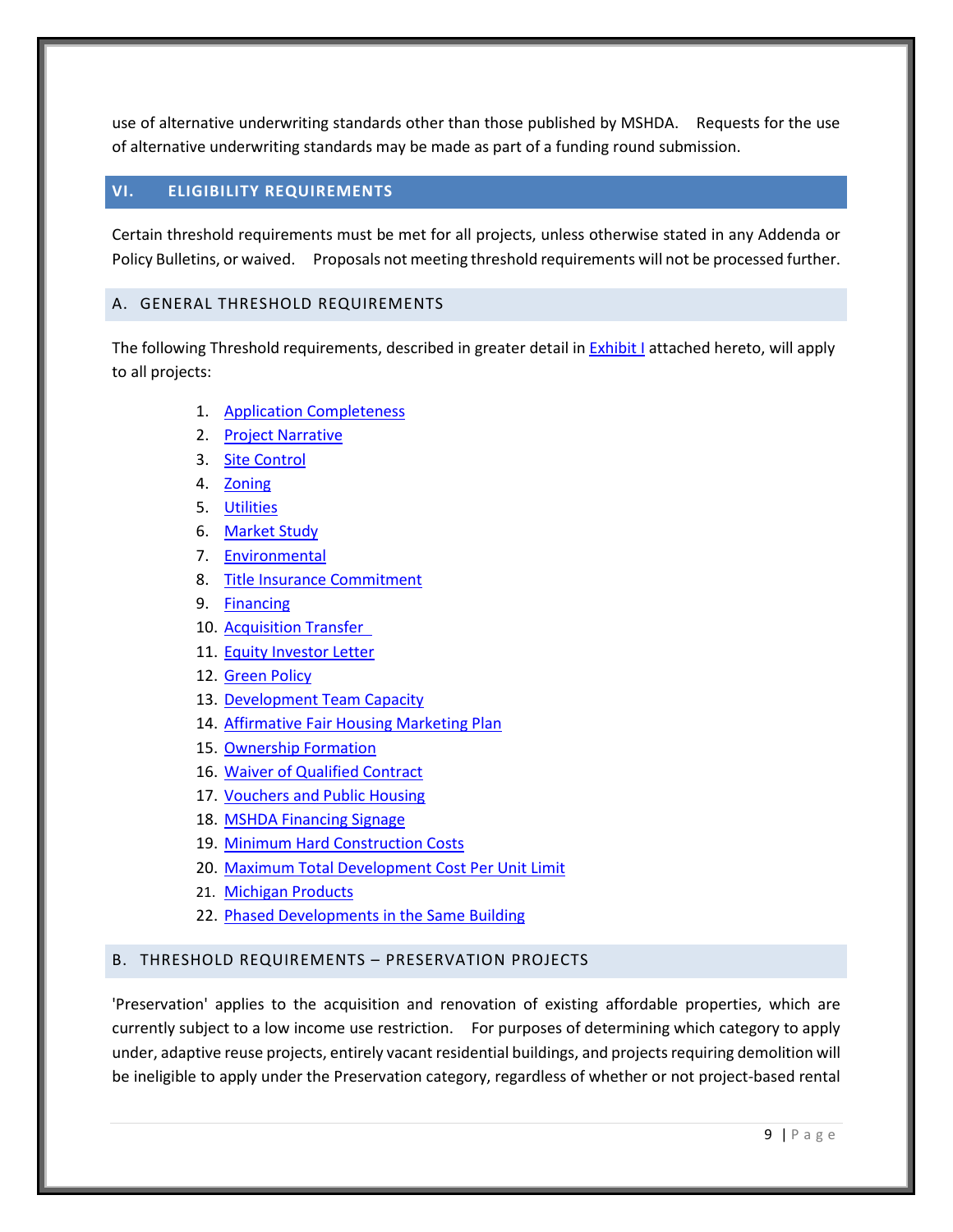subsidies are being preserved. Only Preservation projects that meet this definition and the threshold requirements outlined in [Exhibit II](#page-29-2) attached hereto, in addition to the General Threshold Requirements may receive points for Preservation and apply under the Preservation Category.

## <span id="page-13-0"></span>**VII. SELECTION CRITERIA**

MSHDA will evaluate applications for LIHTC in accordance with the requirements of federal and state law and the QAP (including any related Policy Bulletins and Addenda) based on the Scoring Criteria. The Scoring Criteria is incorporated herein as though it were a part of the body of this QAP. The general areas where projects can receive points in the Scoring Criteria include, but are not limited to: project location, project financing, project characteristics, and development team characteristics. For further information on the scoring criteria and specific point values, please refer to the **Scoring Criteria**. Under no circumstances will any application subject to a competitive scoring process give rise to an entitlement or legal right to an allocation of LIHTCs. The allocation of LIHTCs shall be entirely at the discretion of MSHDA.

#### <span id="page-13-1"></span>A. HOUSING IN AREAS OF OPPORTUNITY & OTHER NOTES

As is outlined in greater detail throughout this QAP, the Scoring Criteria, and other applicable policy documents, many of the policies that are in place within the 2021 QAP are designed with the intent of ensuring that affordable housing is available in areas of high opportunity. To accomplish this, the 2021 QAP places a great amount of emphasis on the strength of a project's location by considering many factors as further highlighted below. It is the intention of these policies to develop and revitalize housing in areas that have a significant quantity of community amenities, offer tenants access to mobility and jobs, and that will be a focal point for further future investment.

The following are key criteria within the QAP and other related policies that have a direct correlation to creating and/or preserving affordable housing and allowing lower income residents to live in areas of greater opportunity:

- 1. Proximity to Transportation
- 2. Proximity to Amenities
- 3. Education, Health and Well-Being, Economic Security, and Jobs, Goods, and Services
- 4. Developments located within an Opportunity Zone
- 5. Developments near Downtowns/Corridors
- 6. Developments near an Employment Center
- 7. Neighborhood Investment Activity Areas
- 8. Affordable/Market Rent Differential
- 9. Mixed Income Development
- 10. Rural Set-Aside

The QAP has a heavy emphasis on location because strong locations have significant benefits for residents. Among these benefits are the potential for enhanced quality of life, proximity to employment, and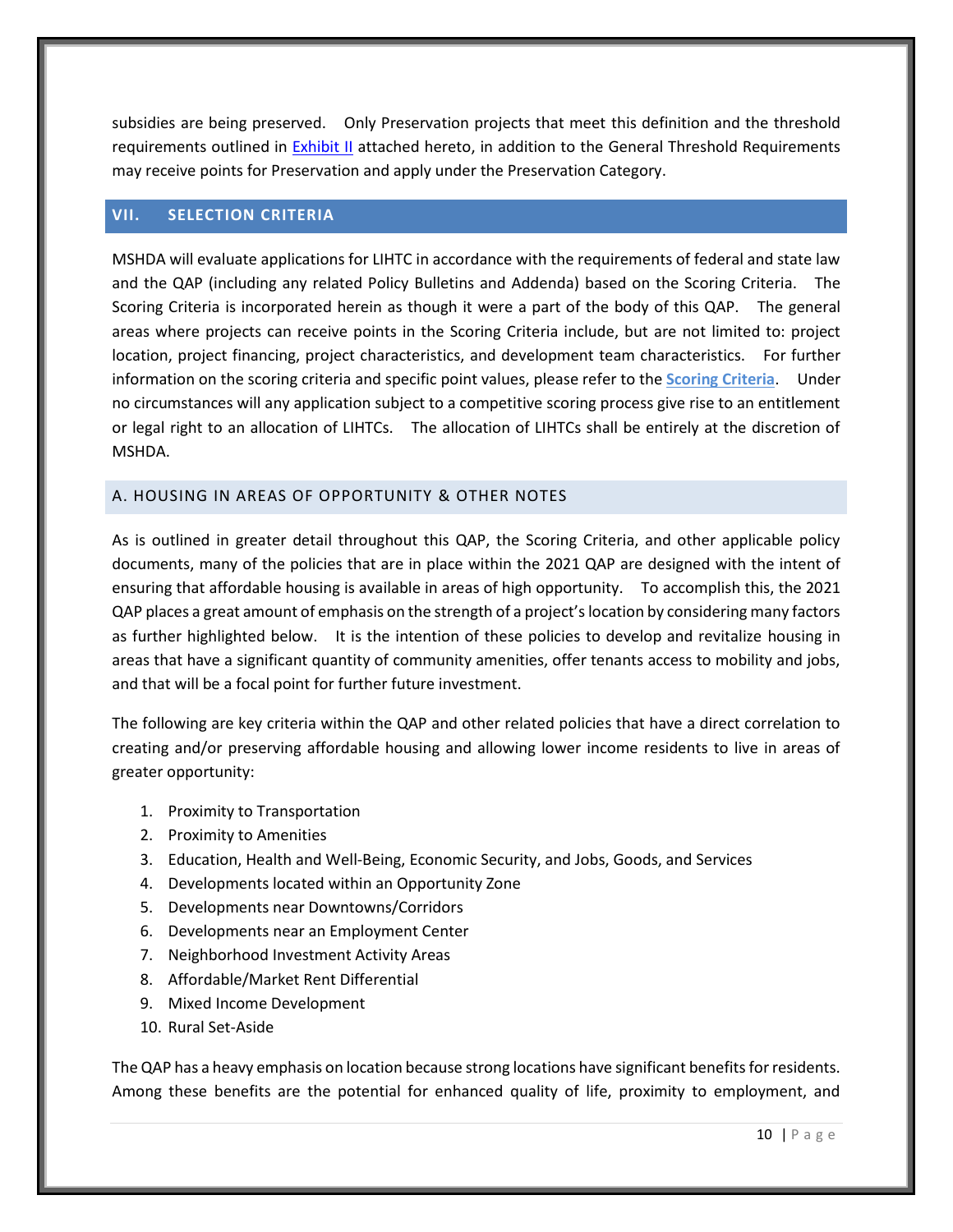reduced transportation costs associated with living in walkable areas. Residents desire to live and work in locations where there is a high quality of life and where there are a multitude of opportunities to continue to better their current situation. Residents that are in need of affordable housing are no different in what they desire and affordable housing should be no different in what it offers them. It is for these reasons that the QAP intentionally focuses on areas of opportunity.

Additionally, on March 7, 2013, the Violence Against Women Reauthorization Act (VAWA) of 2013 was signed into law. The reauthorization contained several updates to the housing provisions including a number of legal obligations for owners and managers of rental properties funded by LIHTC. The Authority is committed to working closely with property owners to ensure onsite compliance and enforcement when necessary.

#### <span id="page-14-0"></span>B. TIEBREAKERS

If, after evaluating projects based on the Scoring Criteria, two projects have identical scores, MSHDA will select between them according to this order of priority: lowest actual amount of credit per unit; highest sum total score under Section A. Opportunity Criteria of the Scoring Criteria; lowest total development cost per unit.

#### <span id="page-14-1"></span>C. RE-EVALUATION PROCESS

Following completion of the competitive funding round, if an applicant believes there was an error made during the review process or that an application was not evaluated correctly, an applicant may contact MSHDA to have a specific portion of the application that was submitted re-evaluated. Any such request must be made to MSHDA in writing within 7 days of MSHDA making the awards public by posting a list of awards to the MSHDA website. For purposes of this re-evaluation, MSHDA will not consider any additional documentation that was not provided with the application, but may consider information provided by an applicant intended to clarify portions of the application. MSHDA, in its sole discretion, will determine whether or not the re-evaluation of an application submission should warrant an award of LIHTC.

## <span id="page-14-2"></span>**VIII. UNDERWRITING STANDARDS & APPLICATION OF BASIS BOOST**

In making its determination of the LIHTC dollar amount necessary for the financial feasibility of a project and its viability as a qualified low income housing project throughout the initial credit period, MSHDA will consider the sources and uses of funds and the total financing planned for the project, and any proceeds or receipts expected to be generated by reason of tax benefits. HOWEVER, SUCH A DETERMINATION OF FEASIBILITY BY MSHDA SHALL NOT BE CONSTRUED TO BE A REPRESENTATION OR WARRANTY AS TO THE FEASIBILITY OR VIABILITY OF THE PROJECT. Please se[e Exhibit IV](#page-33-0) attached hereto for further information on the underwriting process and standards to be used.

#### <span id="page-14-3"></span>A. APPLICATION OF BASIS BOOST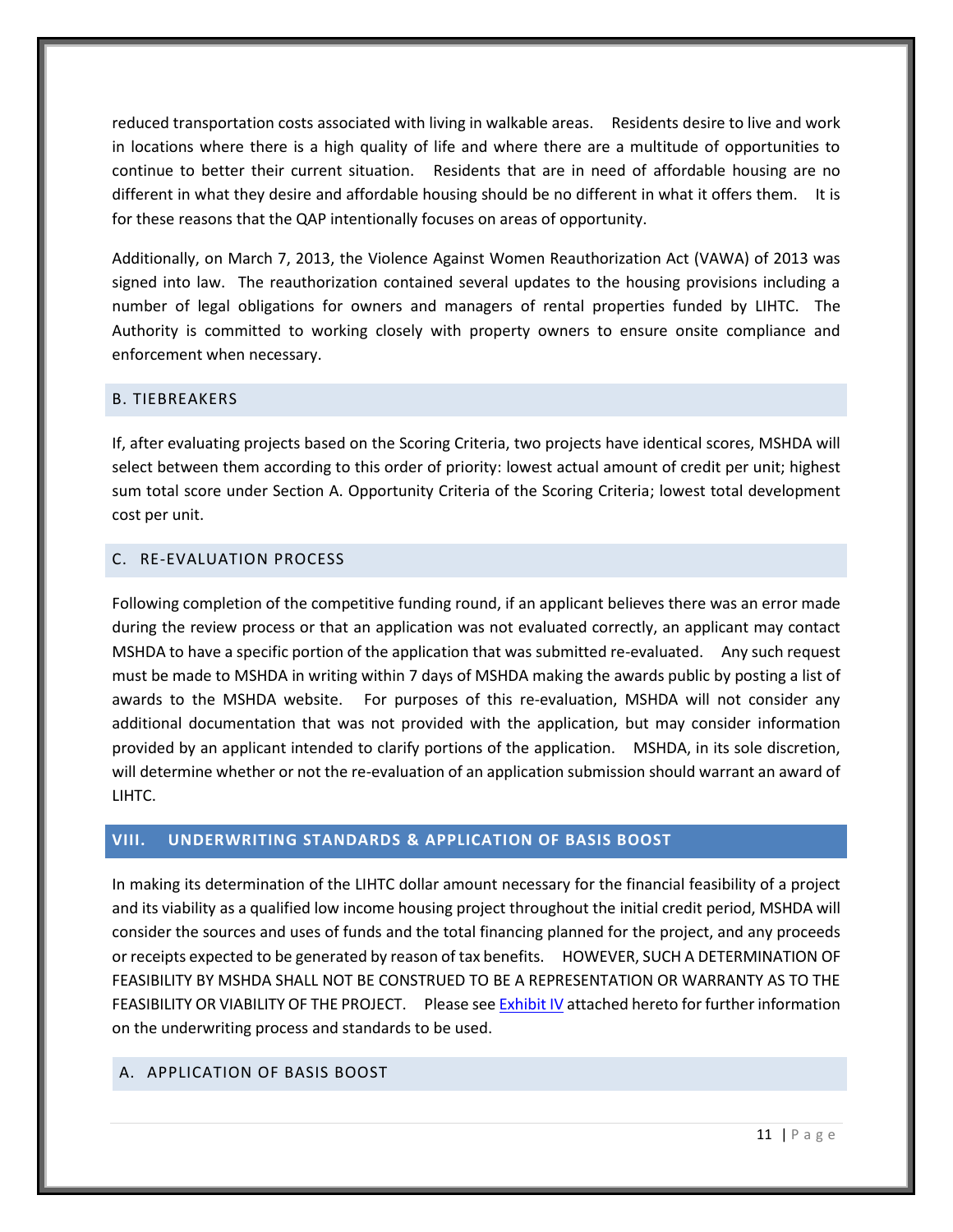The "basis boost" has historically been applied to projects in two ways:

- i. Buildings located in a difficult to develop area (DDA) or in a qualified census tract (QCT)
- ii. Section 42(d)((5) provides that state housing credit agencies may award up to a 30 percent "basis boost" to buildings that States determine need the boost to be economically feasible, effective for buildings placed in service after July 30, 2008. This additional increase is not available to buildings located in a Qualified Census Tract, HUD-designated Difficult Development Areas, or tax-exempt bond financed projects; and it must be awarded prior to the issuance of 8609s, subject to tax credit ceiling being available.

The Protecting Americans from Tax Hikes (PATH) Act of 2015 made permanent the fixed 9% credit rate. As a result of that change, in an effort to ensure the efficient allocation of the LIHTC resource, the QAP is limiting the maximum allowable basis boost for any 9% LIHTC project to 20% based on the criteria outlined in Exhibit V.

Properties meeting any of the criteria found in [Exhibit V](#page-35-0) attached hereto are eligible for a basis boost up to the percentages listed therein, although they are still subject to the usual evaluation of minimum credits needed to achieve feasibility.

## <span id="page-15-0"></span>**IX. FEE LIMITS**

#### <span id="page-15-1"></span>A. DEVELOPMENT FEES

The total amount of any (i) developer fees, (ii) developer guaranty fees, and (iii) consulting fees (excluding fees to a third party, non-related construction manager included and paid from the construction contract), will be no more than the maximum development fee allowed to a project as outlined below.

## <span id="page-15-2"></span>1. DEVELOPMENT FEE - TAX-EXEMPT BOND FINANCED PROJECTS

For projects financed with tax-exempt bonds eligible for 4% credit, the maximum development fee shall be calculated as follows:

- a. For projects of 49 units or fewer, the development fee will be the sum of the following:
	- i. 7.5% of acquisition costs
	- ii. 7.5% of project reserves
	- iii. 20% of all other development costs, excluding developer fee, developer overhead, and developer consulting fee.
- b. For projects of 50 units or more, the development fee will be the sum of the following:
	- i. 7.5% of acquisition costs
	- ii. 7.5% of project reserves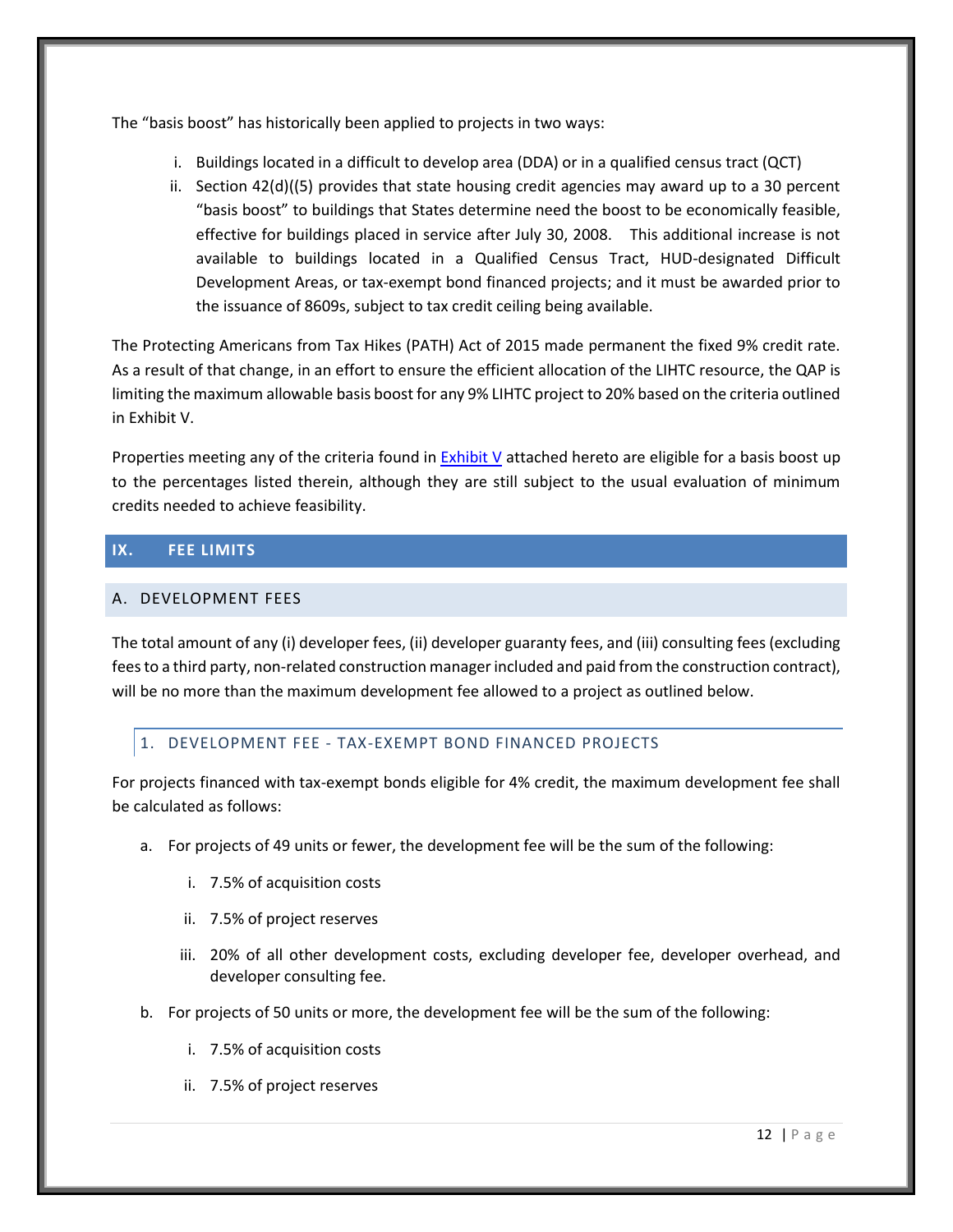iii. 15% of all other development costs, excluding developer fee, developer overhead, and developer consulting fee.

NOTE: Tax-exempt bond financed projects seeking gap financing from MSHDA will be eligible to receive a maximum developer fee based on the calculations above. However, please note that for purposes of sizing the amount of gap financing that the project is eligible to receive, the maximum developer fee will be based on the lesser of the applicable calculation outlined above or \$2,100,000.

## <span id="page-16-0"></span>2. DEVELOPMENT FEE – 9% LIHTC PROJECTS

For all projects eligible for 9% LIHTC, the maximum development fee shall be the lesser of \$1,500,000 or the sum of the following:

- a. 7.5% of acquisition costs
- b. 7.5% of project reserves
- c. 15% of all other development costs, excluding developer fee, developer overhead, and developer consulting fee.

## <span id="page-16-1"></span>3. DEVELOPMENT FEE – OTHER CONSIDERATIONS

In addition to the fee limits outlined above, the following considerations must also be given with regard to the development fee:

- If either 1) a new building or physical structure is split into two or more phases, or (2) an existing project, building, or physical structure is split into two or more phases, the aggregate development fee for all phases shall not exceed the limitations stated above.
- For projects involving acquisition and rehabilitation, an amount equal to at least 5% of the acquisition cost of the land and building(s) must be allocated to the acquisition of the property (and the acquisition eligible basis, if applicable) for purposes of attribution to the development fee.
- Up to 50% of the total development fee can be deferred to cover a gap in funding sources as long as the entire amount will be paid within fifteen (15) years. If the proforma in the application indicates that cash flow is insufficient to repay the deferred development fee within 15 years, the Applicant must provide an explanation in the narrative as to how the deferred development fee will be repaid.

#### <span id="page-16-2"></span>B. CONSTRUCTION CONTRACT ITEMS

- General Requirements 6% of construction costs, exclusive of builder profit, builder overhead and general requirements.
- Builder Overhead 2% of construction costs, exclusive of builder profit and builder overhead.
- Builder Profit 6% of construction costs, exclusive of builder profit.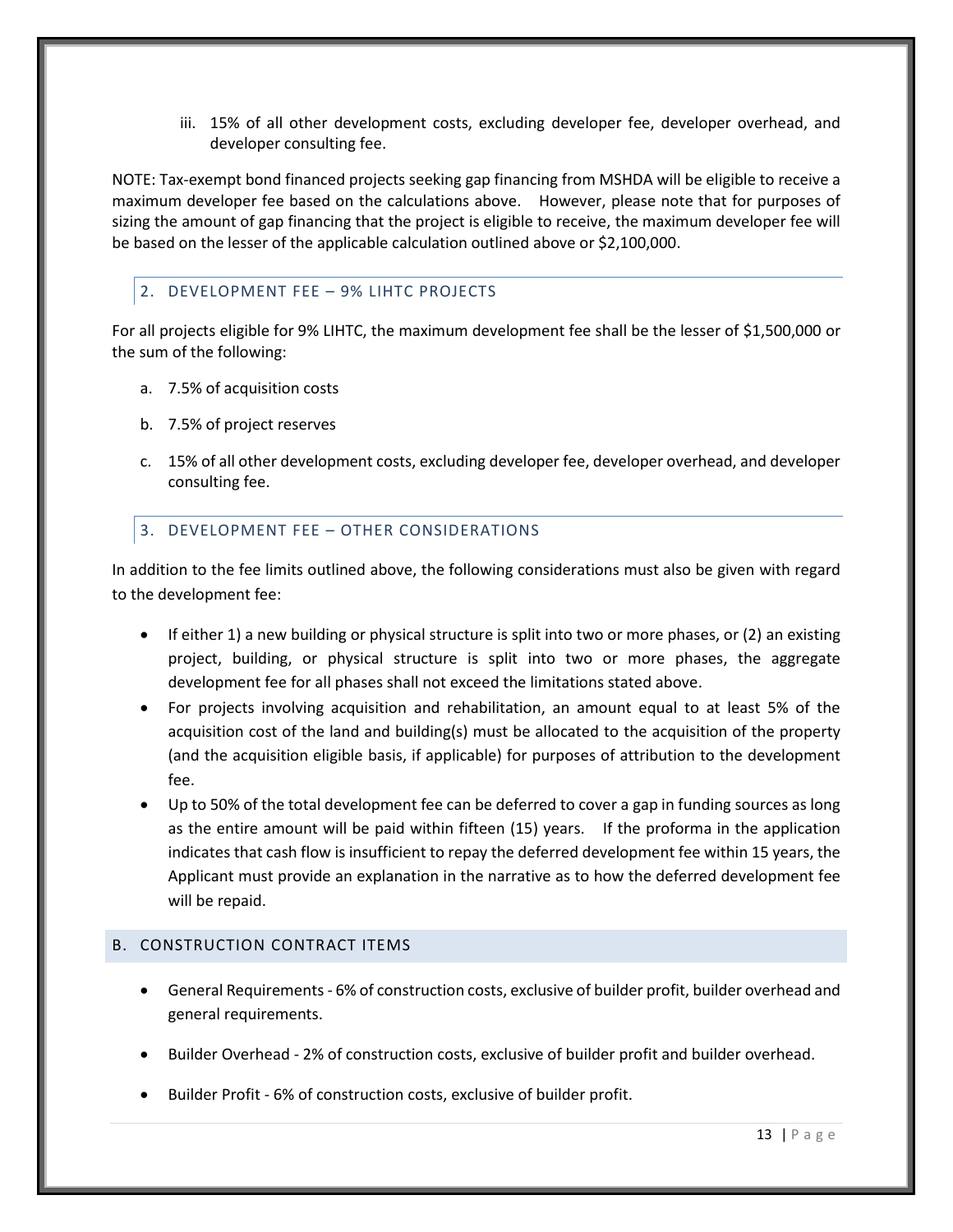#### <span id="page-17-0"></span>C. CONSTRUCTION MANAGEMENT

If a construction manager or a consultant serving a similar capacity (as determined by MSHDA) is not included in the construction contract, then any construction management or consulting fee must be included in and paid from the developer's fee. If a construction management or consultant fee (paid to a related or unrelated third party) is included in the construction contract, it must be included in and subject to the above fee limits relating to General Requirements, Builder Overhead, and Builder Profit. Excess fees will be deducted from total development costs when performing the gap calculation.

#### <span id="page-17-1"></span>D. IDENTITY OF INTEREST FEES

If an identity of interest exists between the Applicant and the General Contractor, incentive fees may only be paid to the extent that they are included in the above mentioned fee limitations. A general contractor may act as a subcontractor and may be entitled to additional overhead and profit otherwise payable to an independent subcontractor as long as the overhead and profit is determined to be within industry standards at the sole discretion of MSHDA. However, the general contractor's overhead, profit, and general requirements that may be included as allowable project costs are limited to the percentages noted above.

## <span id="page-17-2"></span>**X. FIRST EVALUATION AND AWARD OF RESERVATIONS**

Project applications that include all required information and documentation in a form and manner acceptable to MSHDA, and that meet or exceed the QAP's threshold requirements and underwriting standards will be eligible to be evaluated for receipt of a Reservation and Carryover Allocation of LIHTC. However, applications will only be evaluated if MSHDA determines that the application is in a position to be competitive for an award of credit.

Following the award of credit, projects are expected to move forward with closing on financing sources and commencement of construction in a timely manner. While a project will not need to demonstrate closing and commencement of construction until the 10% Certification deadline shown below, to allow MSHDA to monitor the progression of projects, owners will be required to submit progress reports to MSHDA regularly during this period of time. Failure to submit accurate progress reports on a timely basis may result in negative points on future projects or a loss of credit to the project.

#### <span id="page-17-3"></span>**XI. SECOND EVALUATION**

All projects receiving an allocation of 9% LIHTC must provide evidence, acceptable to MSHDA and in accordance with any applicable federal regulations, from a Certified Public Accountant that more than 10% of the taxpayer's reasonably anticipated basis in the project (as of the close of the second calendar year following the calendar year of the allocation) is incurred within 12 months of the allocation date. Additionally, a second financial review of the project based on updated project sources and uses as well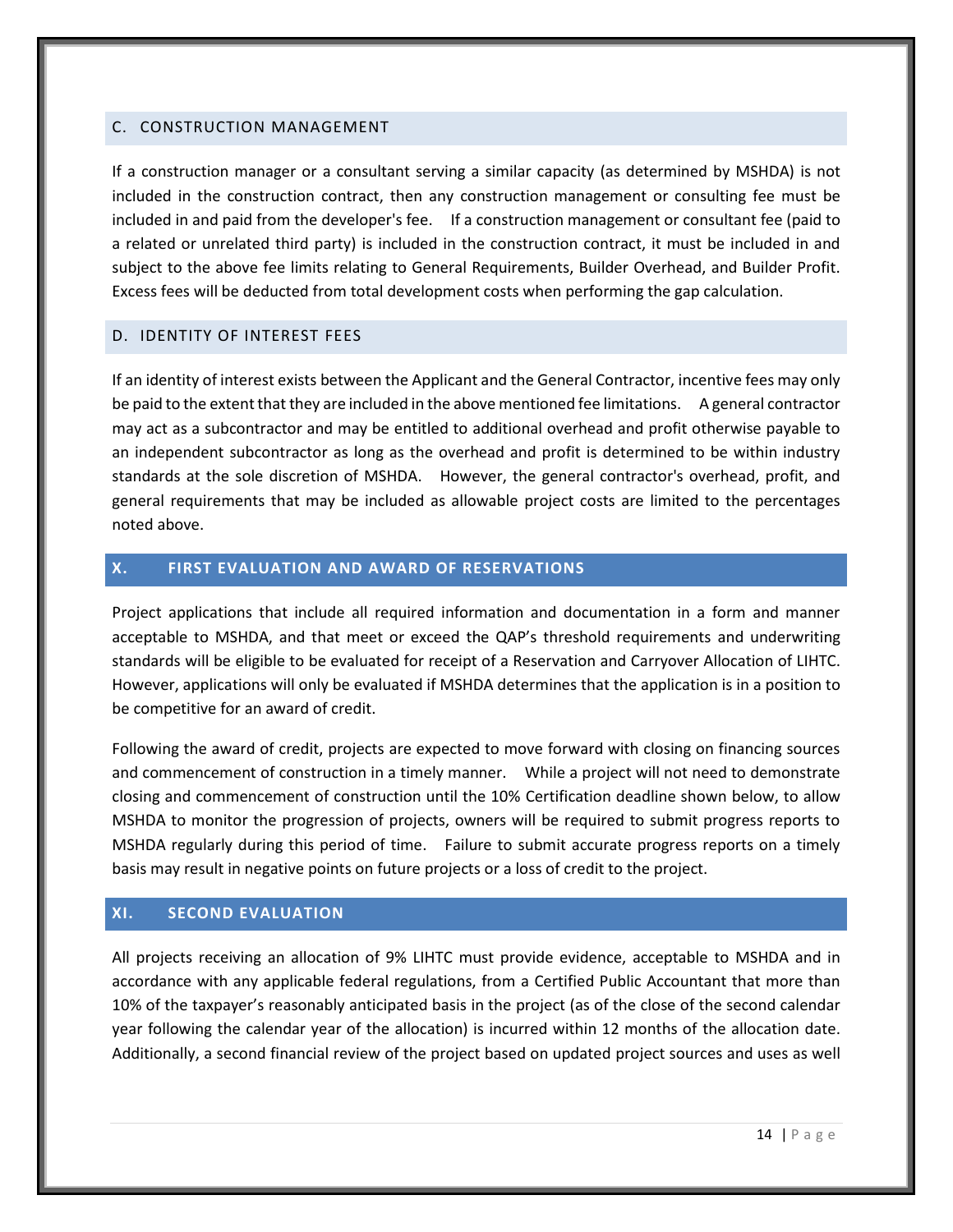as updated project income and expenses will be conducted at the time this certification is submitted in accordance with the procedures described i[n Exhibit IV](#page-33-0) attached hereto.

In conjunction with the submission of the above items to satisfy the federal 10% Certification requirements, all Applicants, including those with projects with only 4% credits, must submit to MSHDA acceptable evidence of the following items which can be found in the [10% Certification](http://www.michigan.gov/mshda/0,4641,7-141-5587_5601-134725--,00.html) Exhibit Checklist on MSHDA's website. Failure to provide such documentation may result in the allocation being rescinded. The items required to be submitted are:

- Partnership Agreement or Operating Agreement.
- Documentation of the equity price to be paid to the owner, if not identified in the Partnership Agreement or Operating Agreement.
- For all projects that are relying on tax abatement for financial feasibility, a copy of the projectspecific resolution, if not provided at the time of application.
- Record of the disbursement of the equity or construction loan.
- Recorded notice of commencement (or evidence that the notice has been received for recording) unless on tribal land.
- Recorded deed to the property (or evidence that the deed has been received for recording) or longterm lease on tribal land.
- All building permits necessary to begin construction, or a letter from the municipality stating that the permits will be issued upon payment of fees.
- Appraisal for all projects having an acquisition cost as a part of the total project costs, consistent with Policy Bulletin #8 to ensure the most effective and efficient use of LIHTC. For scattered site projects, this requirement will be evaluated on a case-by-case basis.
- Capital Needs Assessment dated within 1 year of the 10% Test application due date. All Capital Needs Assessments must be completed in accordance with **Exhibit II** attached hereto, an[d Tab Z o](http://www.michigan.gov/documents/mshda/mshda_li_ca_35_tab_z_capital_needs_assess_183891_7.pdf)f MSHDA's Combined Application.
- Updated project schedule, pro-forma financial information, and sources and uses statement.
- Fully executed copy of the MSHDA Green Policy Certification and, if required by MSHDA Green Policy, proof of project registration with either Enterprise Green Community Partners or U.S Green Building Council.
- An Independent Accountant's Report on Applying Agreed-Upon Procedures, certifying that 10% of the project's costs will have been incurred by the due date. (Not applicable to projects financed with tax-exempt bonds utilizing 4% credits not subject to the annual housing credit ceiling)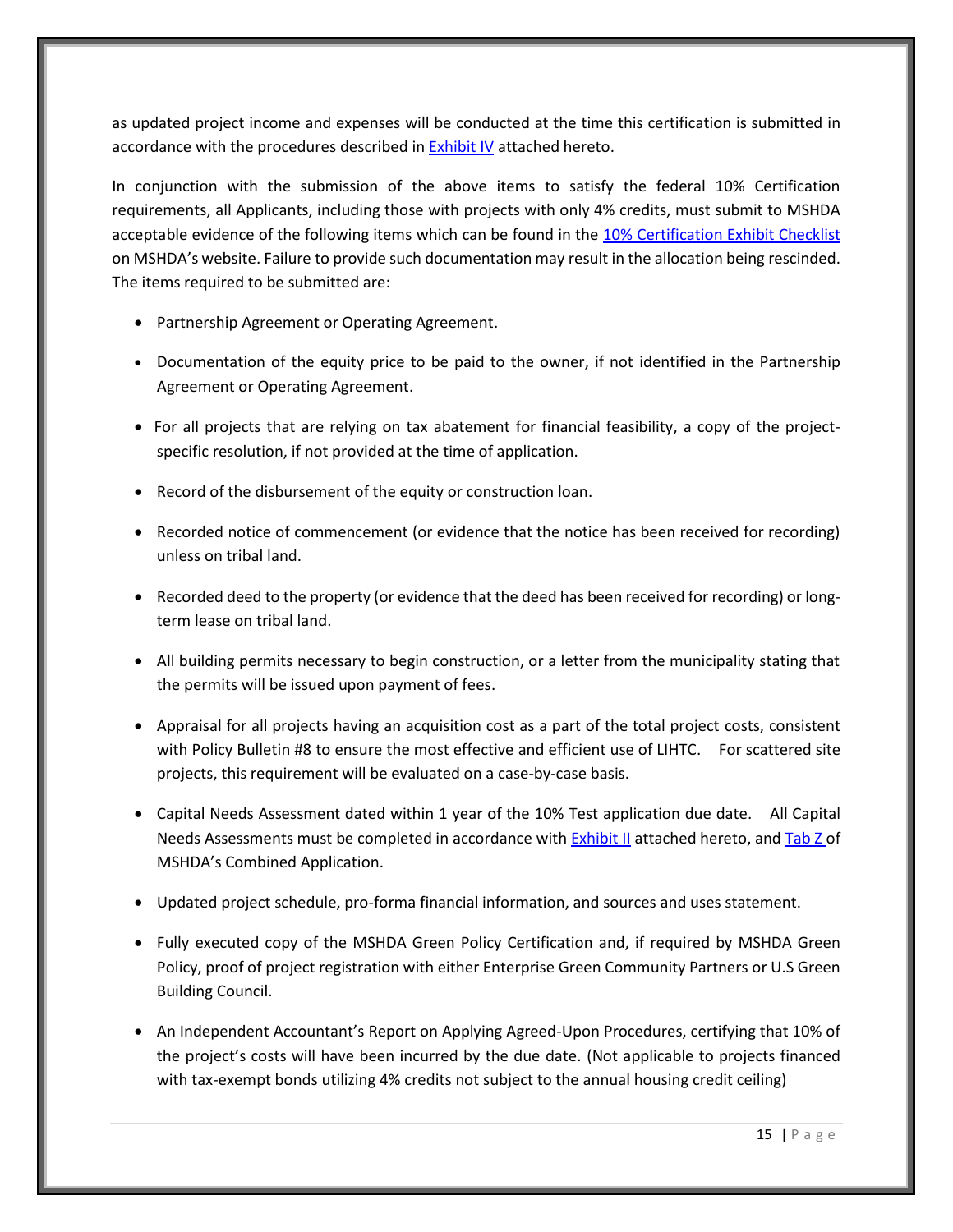#### <span id="page-19-0"></span>**XII. FINAL EVALUATION**

MSHDA will further evaluate the project following the date all of the buildings in a project are placed in service, including a site visit if deemed necessary by MSHDA, to ensure that all program requirements have been met and to review the project prior to issuance of IRS Form 8609. To begin this process, a request for a LIHTC Regulatory Agreement must be submitted to MSHDA no later than November 1st of the year a project places in service.

In addition to the issuance of the LIHTC Regulatory Agreement, when the project/building is placed in service and prior to the issuance of a Form 8609, the owner must submit to MSHDA acceptable evidence of the items listed below. The placed in service application must be submitted to MSHDA on or before February 1st of the year after the project is placed in service. Applicants are also encouraged to refer to the [LIHTC Placed in Service Exhibit Checklist](http://www.michigan.gov/mshda/0,4641,7-141-5587_5601-134727--,00.html), which can be found on MSHDA's website for further detail regarding these requirements. The documentation required is as follows:

- 1. Copy of executed and recorded deed to property showing partnership as owner (or long-term lease showing partnership as lessee if on tribal land), including correct property description.
- 2. Copy of updated ownership entity formation records approved by the Department of Licensing and Regulatory Affair's Corporations Division
- 3. [First Year Credit Statement](http://www.michigan.gov/mshda/0,4641,7-141-5587_5601-134727--,00.html)
- 4. Updated application.
- 5. Independent, third party final owner's and contractor's cost certifications for all projects.
- 6. Certificates of occupancy (or their equivalent for rehabilitation work). Additionally, owners must also submit a copy of the same to MSHDA Compliance for each building in the development within five (5) business days after each certificate becomes available.
- 7. Final executed limited partnership agreement or operating agreement and all attachments.
- 8. Copy of executed and recorded permanent mortgage and other permanent financing sources.
- 9. Color photograph of project.
- 10. [Form 8821,](http://www.michigan.gov/documents/mshda/mshda_li_af_q_irs_form_8821_204518_7.pdf) Tax Information Authorization naming MSHDA as the appointee to receive tax information.
- 11. A check for Compliance Monitoring Fees.
- 12. Assignment or transfer agreement of the rental subsidy that has been approved by the appropriate agency, if applicable.
- 13. A copy of the project's latest financial audit (if available).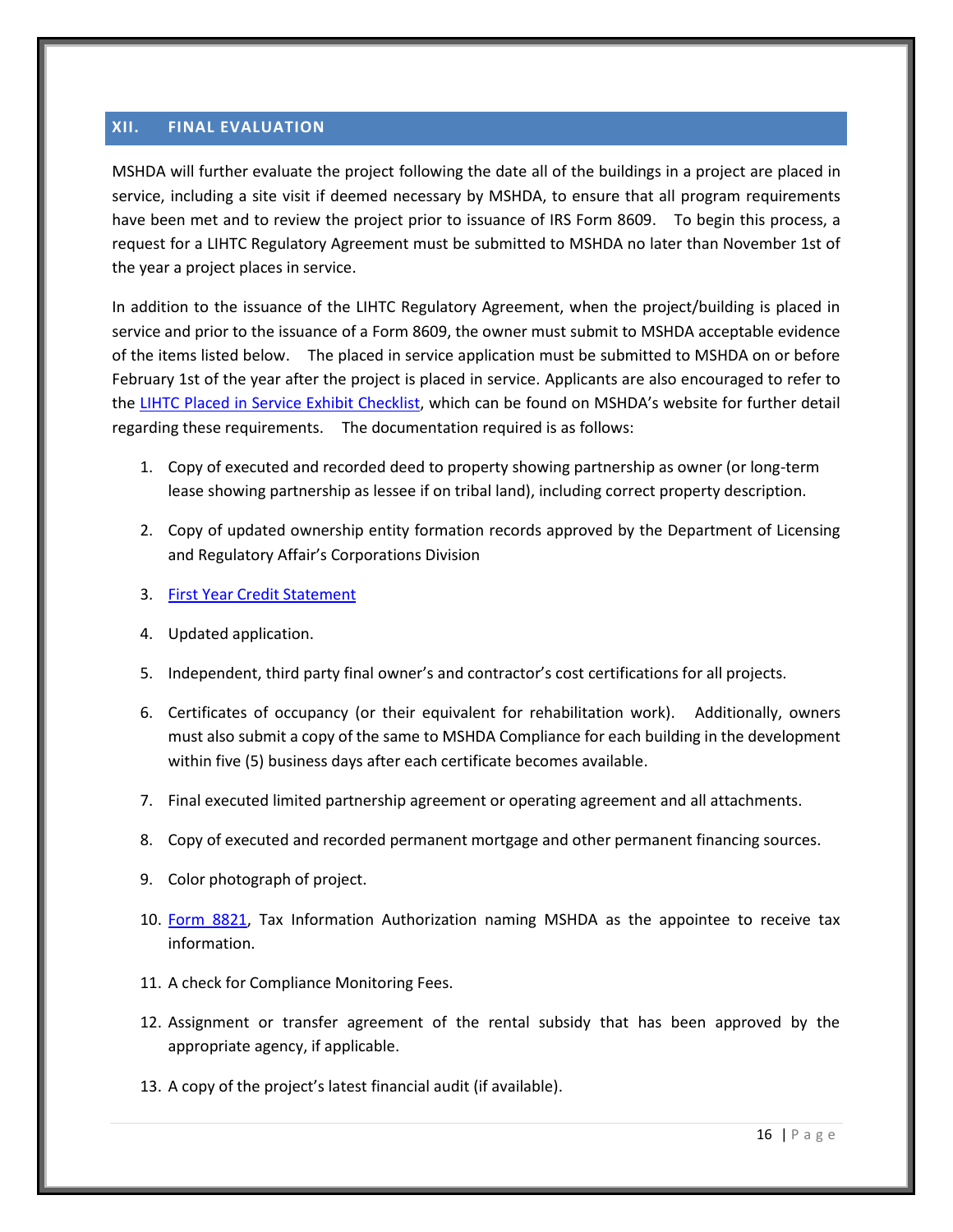- 14. Fully executed copy of the MSHDA Green Policy Certification and, if required by MSHDA Green Policy, proof of project Certification with either Enterprise Green Community Partners or U.S Green Building Council.
- 15. Updated Environmental and/or Marketing documentation, if applicable.
- 16. Fully executed Michigan Based Product certification, Visitable Units Certification, Barrier Free Units Certification, Total Project Square Footage Certification, and as-built drawings of the accessible community space.
- 17. Subsidy Layering Review application and HUD 2880 form (if applicable).

#### <span id="page-20-0"></span>**XIII. HOUSING CHOICE VOUCHERS**

This QAP awards LIHTC through a competitive process that can also serve as a form of competitive selection for purposes of applications for project-based vouchers and other forms of assistance. In particular, MSHDA will continue to make project-based vouchers available on a case-by-case basis to projects that agree to set-aside at least five units for Permanent Supportive Housing.

#### <span id="page-20-1"></span>**XIV. PROJECT OR DEVELOPMENT TEAM CHANGES**

Owners will not be allowed to make changes to a project that would result in a change to any of the specific items for which points were awarded, unless extraordinary and well-documented circumstances would warrant it. Any such changes to a project that require a re-scoring or re-evaluation which causes the project's position to fall below its original position may cause the allocation of LIHTC to be rescinded or an assessment of negative points on future applications.

Additionally, Reservations, and/or Carryover Allocations are non-transferable either to another entity or within the same entity where there is a change in control or general partner interests, except with the express written consent of MSHDA, it being the explicit intention of the QAP to prevent one party from obtaining such a Reservation and/or Carryover Allocation in order to sell or broker its interest in the proposal (except for syndication purposes). Because all representations made with respect to the owner, applicant, developer or related party or entity, or any member of the development team, their experience and previous participation are material to the evaluation made by MSHDA, it is not expected that MSHDA's consent will be granted for such transfers unless a new application is submitted and scores no less than the original application, and the transfer is a benefit for the project.

## <span id="page-20-2"></span>**XV. EXCHANGE OF CREDIT**

In certain unusual circumstances, delays may occur which will prevent the project from being placed in service at the end of the second calendar year after the date of the Carryover Allocation. In extremely unusual circumstances that are beyond the control of the developer, MSHDA may allow the credit to be returned and may issue a Carryover Allocation in the year in which the credit is returned without the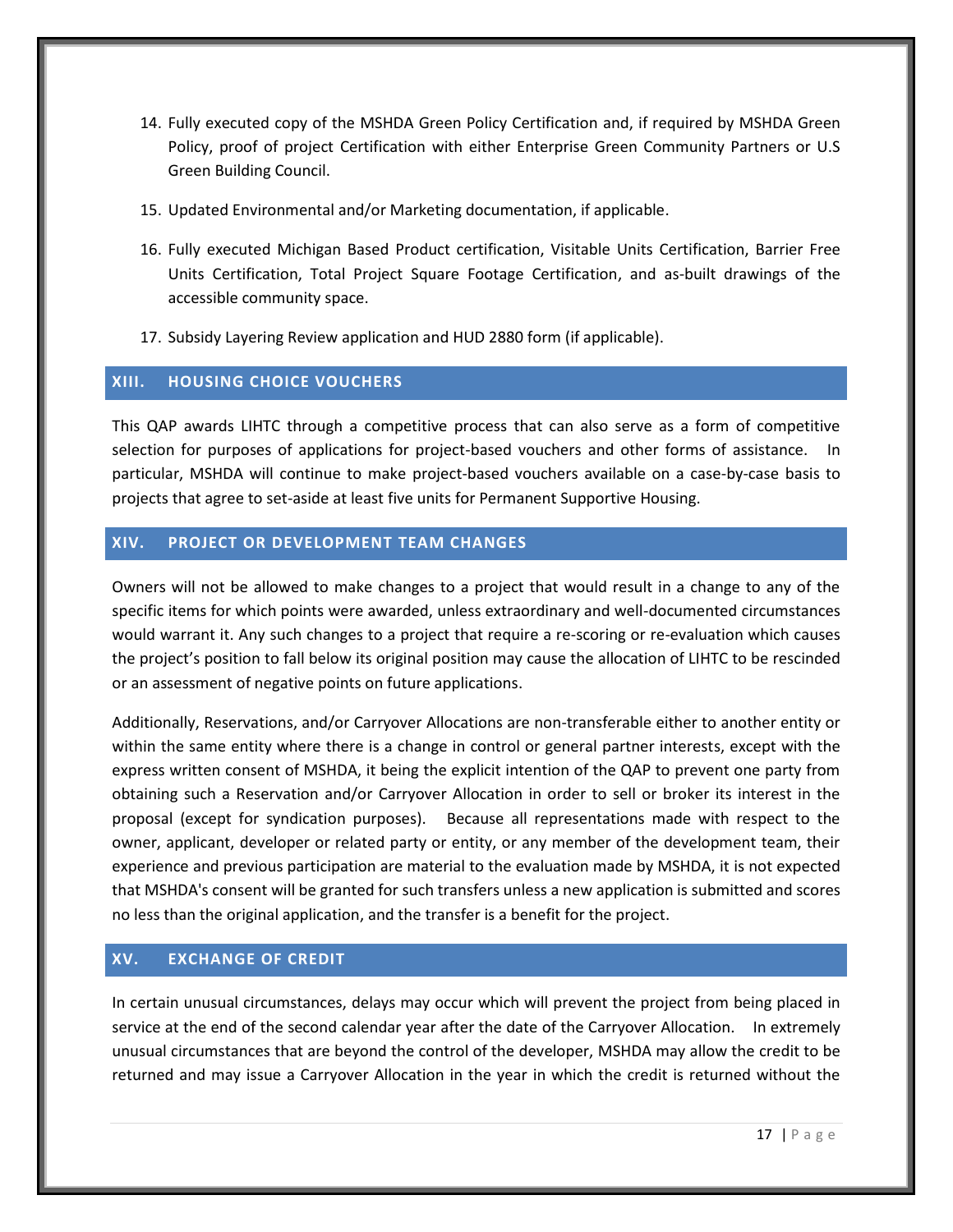necessity of competing for funding provided certain conditions are met. Such a request will be evaluated as a facts and circumstances test. Requests for an exchange of credit may not be applied for prior to October  $1<sup>st</sup>$  of the year in which the project was required to place in service, unless the Authority determines that extenuating circumstances warrant an earlier exchange of credit. A fee equal to 10% of the annual credit award will be assessed in conjunction with an exchange of credit.

At no time will any project be allowed more than three calendar years from the date of initial allocation to project completion unless approved by MSHDA.

## <span id="page-21-0"></span>**XVI. FEES**

All applications must be accompanied by a check or money order in an amount equal to \$45 for each proposed low-income unit, with a \$2,500 maximum limit. This fee is non-refundable and must be paid in each funding round in which a project is seeking to be scored and/or evaluated. A fee of \$100 will be assessed each time a check is returned to MSHDA for non-sufficient funds.

For any project that receives an award of credit, MSHDA will charge a fee equal to 6% of the annual LIHTC dollar amount reserved for a project. A sum equal to 3% of the annual LIHTC dollar amount shall be submitted to MSHDA at the time of Reservation. The remaining 3% shall be paid at the time of the 10% Certification, which is one year following the issuance of the Reservation.

In addition to the fees listed above, MSHDA may establish such other fees as may be necessary to effectively administer the program. Such fees may include, but are not limited to, charges to process waiver requests, changes in ownership, and site visits. MSHDA shall publish a schedule of such fees 60 days prior to implementation (se[e Fee Schedule Policy Bulletin\)](http://www.michigan.gov/documents/mshda/mshda_li_ca_32_tab_w_lihtc_policy_bulletins_183888_7.pdf).

Compliance monitoring fees will be charged for the credit period as follows:

- All units for which an allocation of credit was received on or after January 1, 2012 must pay the sum of \$475 per low income unit, which amount will cover the initial 15 year compliance monitoring period and is payable prior to issuance of Form 8609. Also, a fee of \$25 per LIHTC unit will be charged annually during the extended use period.
- All units for which an allocation of credit was received on or after January 1, 2011, but before January 1, 2012 must pay the sum of \$450 per low income unit, which amount will cover the initial 15 year compliance monitoring period and is payable prior to issuance of Form 8609. Also, a fee of \$20 per LIHTC unit will be charged annually during the extended use period.
- All units for which an allocation of credit was received on or after January 2008, but before January 1, 2011 must pay the sum of \$450 per low income unit, which amount will cover the entire 15 year compliance monitoring period and the extended use period and is payable prior to issuance of Form 8609.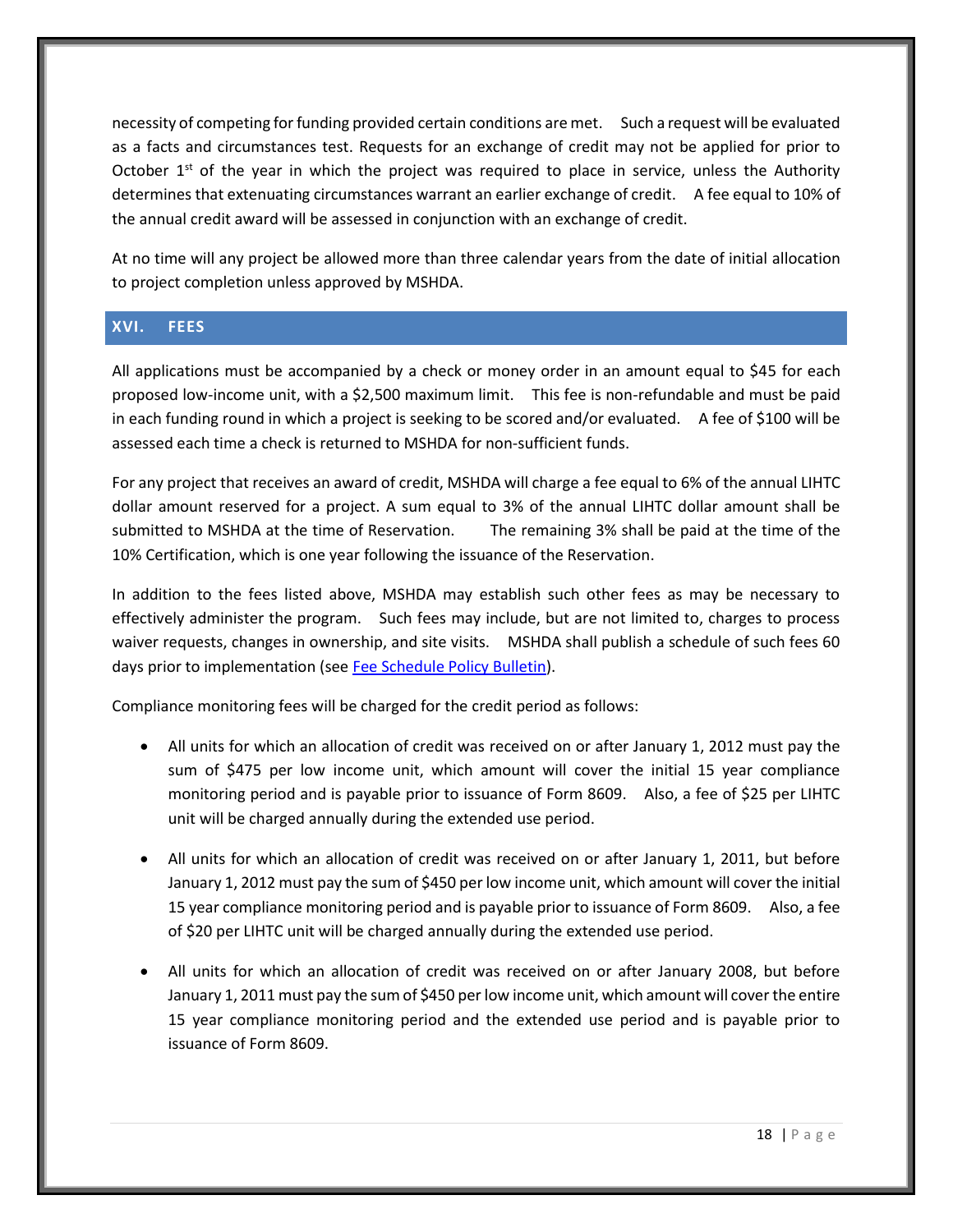- All units for which an allocation of credit was received on or after January 1, 2001 but before January 1, 2008 must pay the sum of \$300 per low income unit, which amount will cover the entire monitoring period and is payable prior to issuance of Form 8609.
- All units that received an allocation of credit prior to January 1, 1993, and all projects financed by MSHDA that received an allocation of credit before January 1, 1997, may elect to submit a sum equal to \$15 per low income unit on an annual basis for the remainder of the compliance period, or may opt to make one payment similar to that described above.
- With the exception of projects financed by Rural Development, all projects that received an allocation of credit prior to January 1, 2001 must pay an additional inspection fee of \$30 for each unit to be inspected once every three years. Projects financed by Rural Development must pay an additional fee of \$20 per each unit to be inspected once every three years. This fee shall be paid at the time of submission of the annual owner certifications.

Noncompliance Fees

- MSHDA will assess a fee of \$100 if an owner fails to have a representative present for a scheduled tenant file audit and/or physical inspection which results in the inability to conduct the file audit and/or physical inspection.
- MSHDA will assess a fee of \$50 per unit for significant and repeated noncompliance issues.

Failure to submit any compliance or inspection fee will be considered non-compliance.

Compliance monitoring fees are subject to change based on changes in costs associated with administration of the compliance monitoring function by MSHDA and other changes in MSHDA and/or IRS mandated monitoring requirements.

## <span id="page-22-0"></span>**XVII. COMPLIANCE MONITORING**

Owners receiving an allocation of LIHTC shall be required to meet minimum compliance requirements and to follow the requirements outlined in MSHDA's [LIHTC Compliance Manual,](http://www.michigan.gov/mshda/0,4641,7-141-8002_26576_26578---,00.html) which is available on MSHDA's website. Please see  $Exhibit$  VI attached hereto for further compliance monitoring requirements.

#### <span id="page-22-1"></span>**XVIII. COMBINED APPLICATION, POLICY BULLETINS AND ADDENDA**

Additional program requirements are set forth in the Policy Bulletins, MSHDA's Combined Application, and the applicable Addenda. MSHDA reserves the right to modify the Combined Application, Policy Bulletins, and Addenda at its discretion following notice to the public.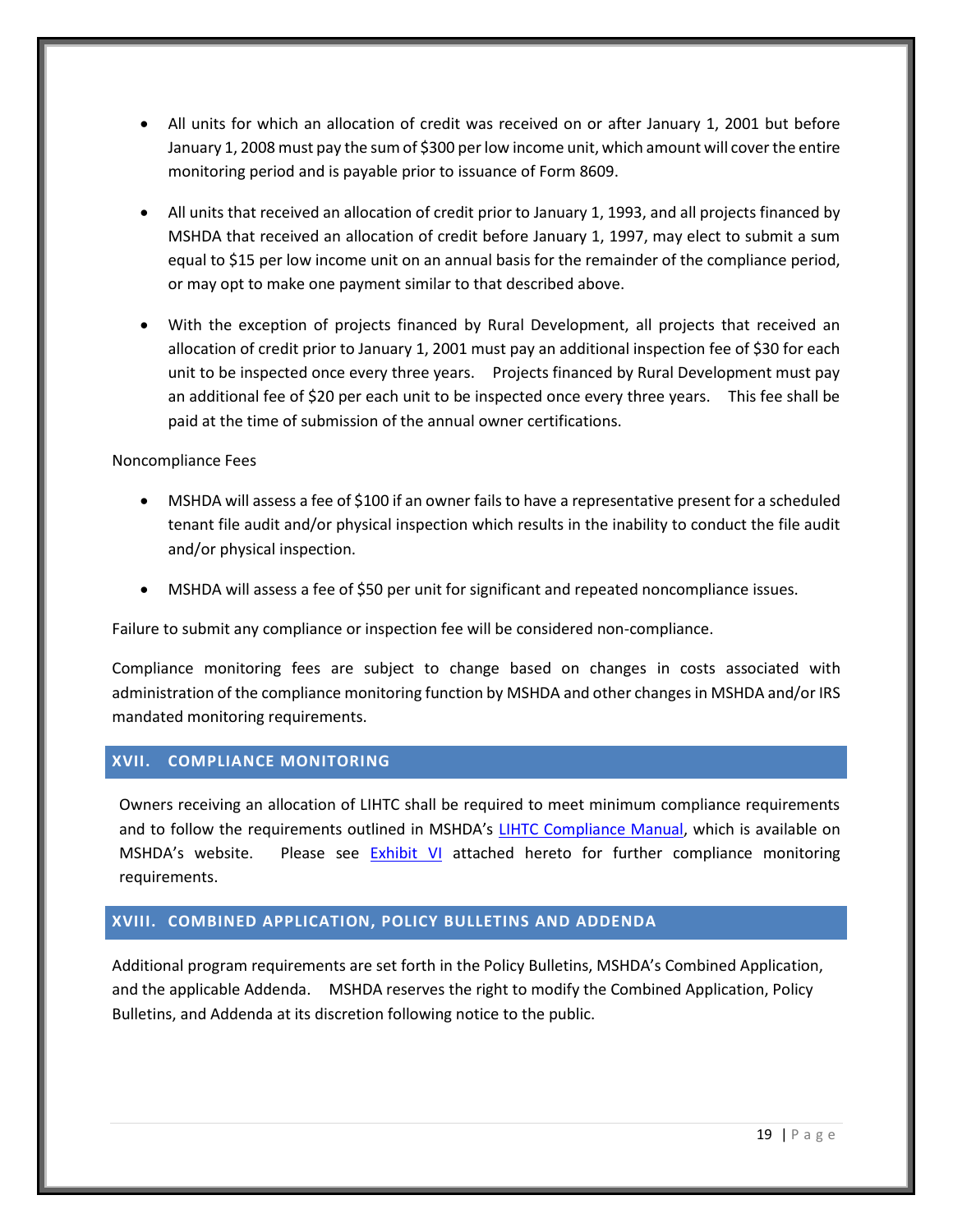#### **EXHIBIT I – GENERAL THRESHOLD REQUIREMENTS**

#### <span id="page-23-1"></span><span id="page-23-0"></span>I. APPLICATION COMPLETENESS

Submission of a complete and consistent application. This includes, but is not limited to, a fully completed LIHTC Excel Application prepared in accordance with application instructions, submission of the required application fee, and submission of all applicable exhibits. MSHDA will reject applications with multiple material errors in documentation, incomplete information, and/or general inconsistencies found within the entire application submission. Decisions for rejection under this threshold requirement are intentionally made on a subjective basis and are entirely under MSHDA's discretion.

#### <span id="page-23-2"></span>II. PROJECT NARRATIVE

A detailed and complete narrative description of the project which includes, at a minimum, the type of project; location; prior LIHTC status, if any; type of financing; tenants served; bedroom mix; local, federal or state subsidies, if any; number of jobs created, including an explanation/analysis for how this number was determined; tenant relocation strategy and budget, if applicable; and any other relevant descriptive information. Additionally, applicants should submit a map and site plan detailing the proposed project site. Applicants are encouraged to provide as much additional detail and background information about the proposed project as possible; particularly for describing areas in the application involving unusual or complex elements.

#### <span id="page-23-5"></span><span id="page-23-3"></span>III. SITE CONTROL

Evidence of site control by the Applicant, as evidenced by an option to purchase, land contract, offer to purchase, purchase agreement, long-term lease or other appropriate documentation, and ability to keep same for 120 days from the date of application due date, with the ability to provide additional extensions as necessary to accommodate application processing timelines. If site control is vested in an entity other than the anticipated owner, the control must be unilaterally assignable to the proposed owner. Site control documents must clearly identify the physical location of the property (i.e. property address, full legal description or plat map identifying street names) and be consistent with the rest of the development information provided in the application including the title insurance commitment. If the site control documentation does not clearly identify a detailed breakdown of the components of the purchase price to be paid to the seller, a written narrative from the applicant providing additional detail may be submitted to accompany the site control documentation.

#### <span id="page-23-6"></span><span id="page-23-4"></span>IV. ZONING

Evidence from the municipality of the property's current zoning designation and what, if any, steps are in process to obtain proper zoning for the proposed development, if it is not already properly zoned.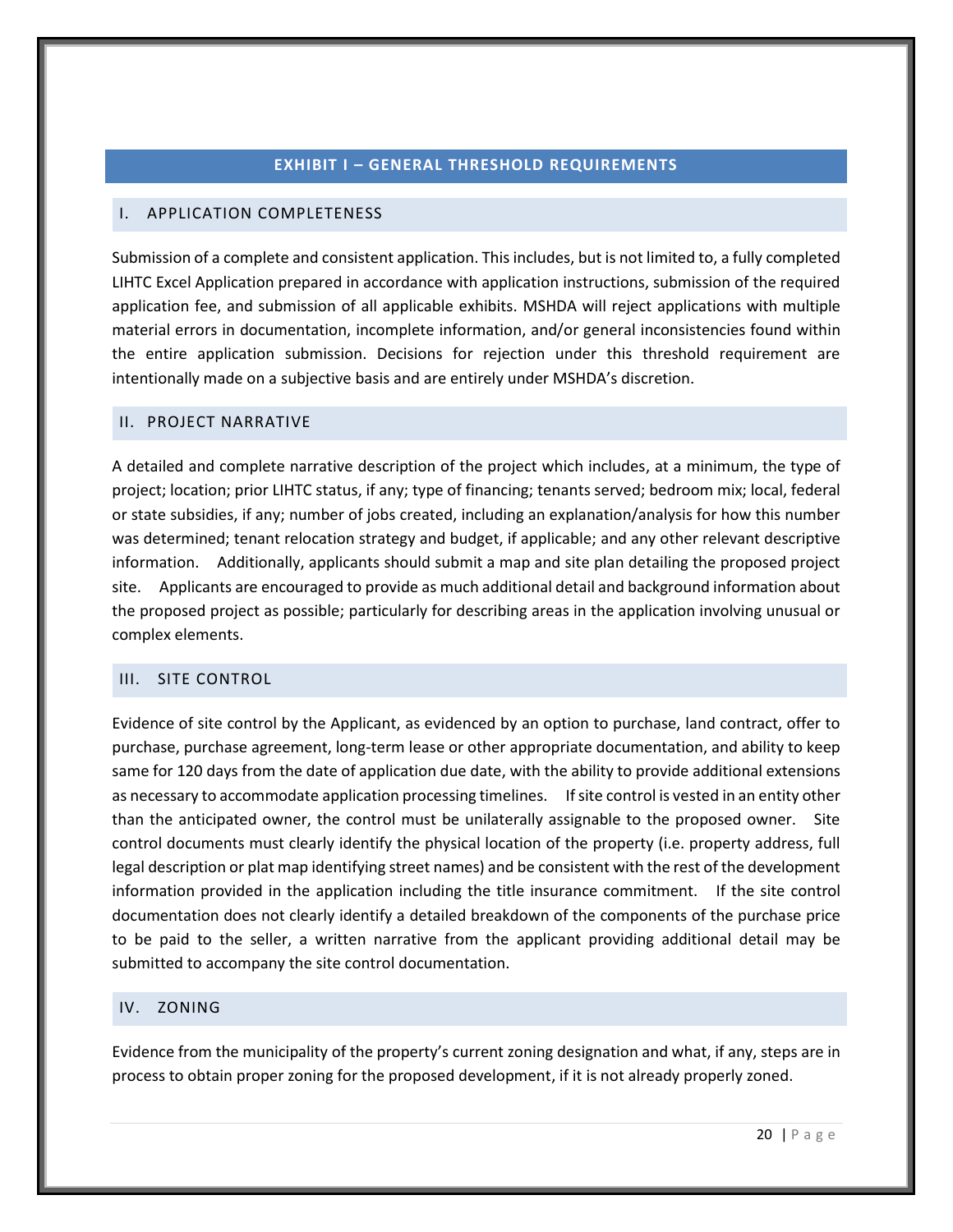#### <span id="page-24-5"></span><span id="page-24-0"></span>V. UTILITIES

Evidence from the municipality and/or utility companies regarding the availability of all utilities and confirming they will have the capacity to serve the property – electricity, gas, water and sewer.

#### <span id="page-24-6"></span><span id="page-24-1"></span>VI. MARKET STUDY

A market study completed in accordance with MSHDA's guidelines (see [Tab C](http://www.michigan.gov/mshda/0,4641,7-141-5587_5601-60010--,00.html) of MSHDA's Combined Application) that indicates the housing needs of low-income individuals in the area to be served. A completed market study must be submitted with the application and dated within six months of the application deadline.

#### <span id="page-24-7"></span><span id="page-24-2"></span>VII. ENVIRONMENTAL

Submission of an environmental review in accordance with the current MSHDA Environmental Review Standards (se[e Tab D](http://www.michigan.gov/mshda/0,4641,7-141-5587_5601-60010--,00.html) of MSHDA's Combined Application) together with a remediation plan, if necessary, with estimated costs outlined in detail and accounted for in the Sources and Uses Statement. Projects may be rejected if the environmental review and/or supporting documentation do not meet MSHDA's standards or if MSHDA determines additional testing or modifications to a remediation plan are necessary. Environmental studies must be dated within six months of the application deadline.

#### <span id="page-24-3"></span>VIII. TITLE INSURANCE COMMITMENT

All projects will be required to submit a title insurance commitment, dated within six months of the application due date, at the time the application is submitted. For projects located on federally recognized American Indian reservations, MSHDA may accept, in lieu of the title insurance commitment, an attorney's opinion letter describing chain of title and land control.

Applicants must assure that the name of the entity that owns the property matches with the site control documents, that the entity to be insured is correct, and that all parcels of property under land control exactly match up, are properly identified, and agree with the application that was submitted. The title insurance commitment must contain a signature of the authorized title insurance company agent or employee, must indicate the availability of a title insurance underwriter, and must otherwise be complete and without defect.

NOTE: For proposed projects that contain multiple sites, Applicants must submit the Property Identification form found in the **LIHTC Application** to accompany the title insurance documentation. The title insurance documentation submitted must be organized in the same order as shown on this form.

#### <span id="page-24-8"></span><span id="page-24-4"></span>IX. FINANCING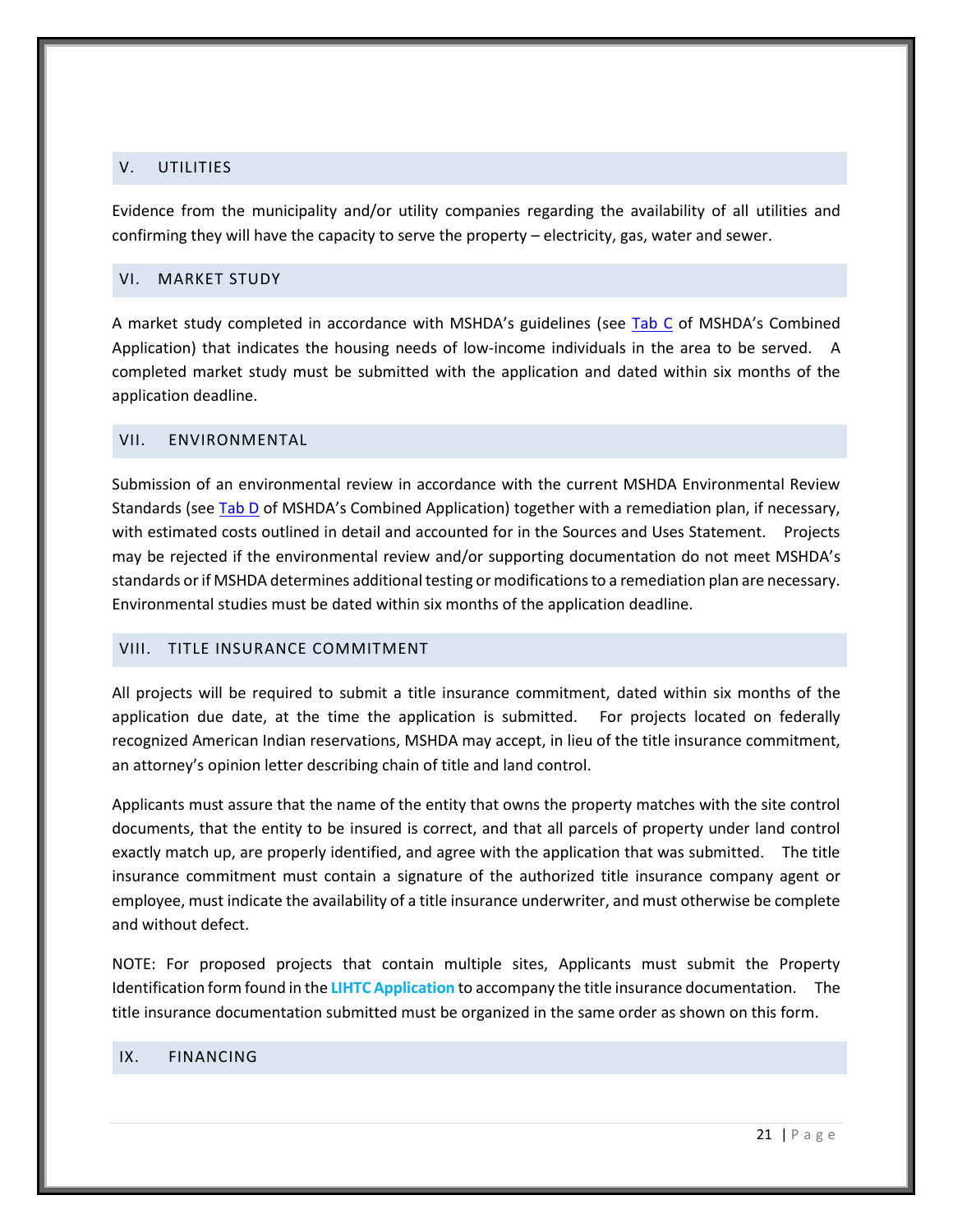All projects will be required to leverage a reasonable amount of financing sources, in addition to the LIHTC being requested, based on what each project can support. Applicants should not plan on using solely LIHTC equity financing. If MSHDA determines that a project is not appropriately leveraging available sources of financing, the project may be (1) rejected for not meeting threshold requirements, (2) required to secure a reasonable amount of financing before the project is eligible to proceed, and/or (3) subject to a reduction in the amount of credit that the project is awarded.

All projects are required to submit evidence of submission of application(s) to a mortgage lender(s) stating the amount of the loan, terms, interest rate, and guarantors for all sources of financing. In the case of a Rural Housing Service (RHS) project, an original letter signed by an official of RHS; in the case of conventional financing, original documentation from the lender(s) stating that a formal application for construction and permanent financing has been submitted and is under serious consideration; in the case of Federal Historic tax credit, documentation indicating that Part I of the required application has been made; and in the case of an Authority financed project, evidence that the project has passed initial determination.

The Authority understands that due to differing schedules of funding rounds for various government financing sources, including but not limited to AHP or HOME funds, limited documentation or confirmation of funding awards may be available at the time of LIHTC application. Because of the unique timing of these types of sources of funding, the Authority is committed to being as flexible as possible. Accordingly, MSHDA will accept and process LIHTC applications that are proposing to apply for funding sources that are only available as part of a funding round held by another entity. If, at the time LIHTC awards are made, it cannot be determined that the specific funding source has been applied for and that there is a strong likelihood of funding availability, the funding source will not be considered, which may result in the disqualification of the application. Applications submitted that are planning on the use of these types of competitive funding in this way should also identify a contingency plan as a part of the submission to demonstrate how the project will proceed in the event the competitive funding in not received. Contingency plans may include the deferral of developer fee if the deferral is within the limits outlined in the QAP. In this way, applicants are encouraged to take note of this flexibility, but are also cautioned to list only those funding sources in their initial application that they are confident will meet the requirements noted above prior to the LIHTC award.

## <span id="page-25-0"></span>X. ACQUISITION TRANSFER

<span id="page-25-1"></span>For acquisition/rehabilitation involving properties currently regulated by another government body (including HUD, RHS, or MSHDA), statement from the Applicant of the requirements for such approval and how the Applicant intends to meet them consistent with the LIHTC timetables.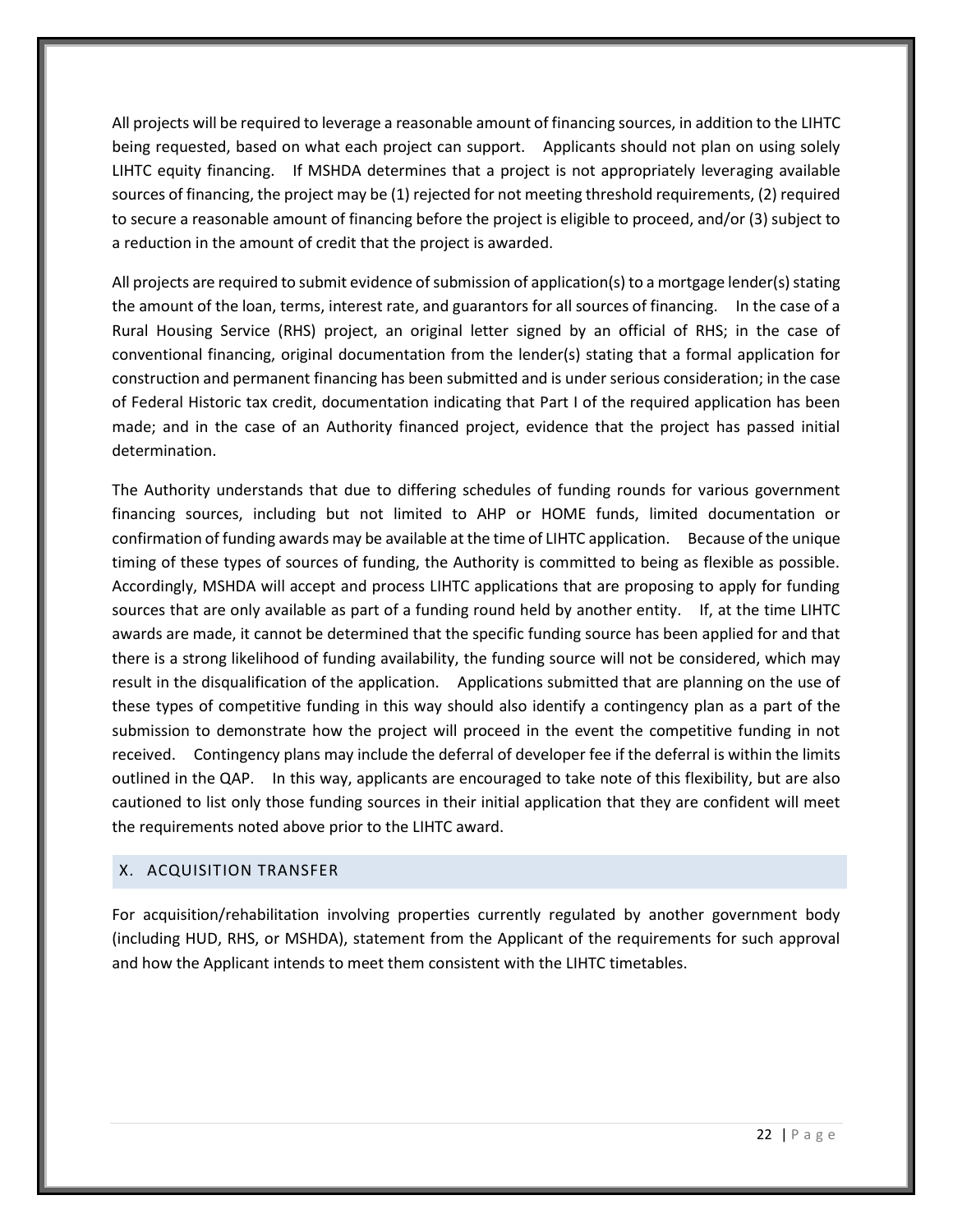#### <span id="page-26-0"></span>XI. EQUITY INVESTOR LETTER

At the time of application, the applicant must submit an equity investor letter from the proposed syndicator or investor that includes all of the following:

- The amount, price, and terms of the investment.
- The planned equity pay-in schedule.
- Investment underwriting and financial forecast pages compiled by investor (sources and uses of funds, development budget, draw schedules, rental income and operating expenses, cash flow analysis, lease-up schedule, tax credit analysis, capital account analysis, etc.).
- Certification that investor has conducted financial review of development team, including identification of which entities and/or individuals will be providing guarantees.
- Clear statement of any conditions for investment that need to be met.

Failure to provide sufficient and thorough documentation from the equity investor as outlined above may result in disqualification of the application.

#### <span id="page-26-3"></span><span id="page-26-1"></span>XII. GREEN POLICY

All projects applying for and receiving LIHTC will be required to incorporate one of three available green standards referenced in the Green Policy which can be found i[n Tab M](http://www.michigan.gov/mshda/0,4641,7-141-5587_5601-60010--,00.html) of the Combined Application.

#### <span id="page-26-2"></span>XIII. DEVELOPMENT TEAM CAPACITY

Each Applicant shall submit information regarding its entire Development Team. The Development Team is defined as any of the following (without limitation): (i) the Applicant entity, (ii) the proposed owner, (iii) principal(s) of the owner or Applicant, (iv) the developer, (v) the general contractor, (vi) the property management company, (vii) any third party development consultant, (viii) any related party(ies) or entity(ies) in the seller of any land or property. For this purpose, a related party or entity is considered to be related if one party or entity directly or indirectly has the ability to control the other party or exercise significant influence over the other party in making financial and operating decisions.

The Development Team must demonstrate professional and financial capacity to plan, build, market, and operate the proposed development. The performance record of the Applicant, consultant, architect, management agent and contractor will be measured by the quality and quantity of previous development(s); design, construction and property management efforts; and affirmative action records. Each team member is expected to demonstrate satisfactory prior experience on projects of similar scale and complexity; to have satisfactory professional references; and to devote sufficient staffing and resources, including financial resources, to complete the proposed development. To demonstrate capacity, the Development Team will be evaluated based on the following: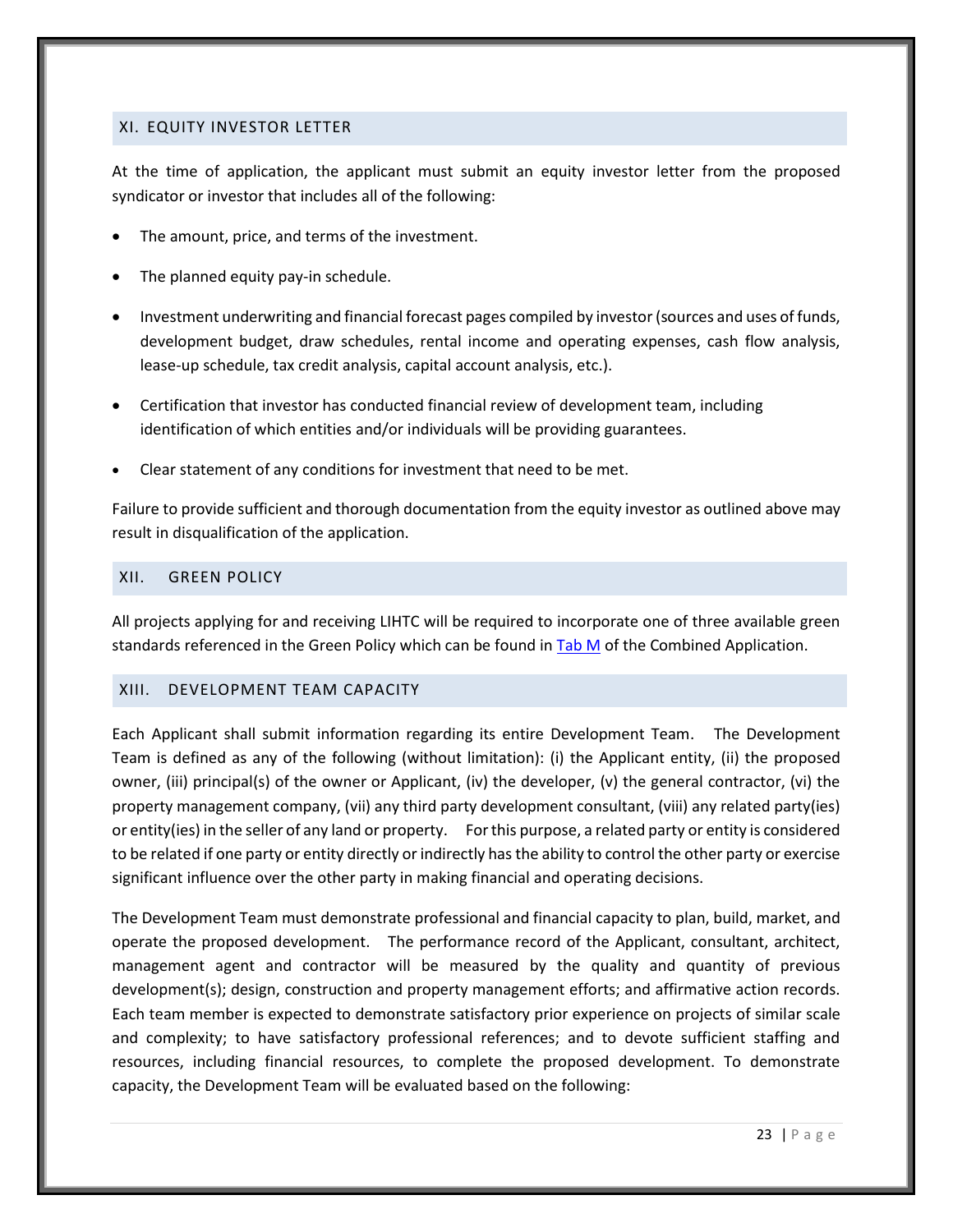- Applicants will be required to submit a certification regarding their previous experience in the development and ownership of affordable housing, which includes at a minimum: (a) a list of all affordable housing developments the Development Team has participated in during the three (3) years preceding the application, and (b) a statement concerning any felony criminal convictions, indictments, and pending criminal investigations of all Development Team members, and details of each circumstance, unless otherwise prohibited by court order, statute or regulation.
- The Applicant and contractor will be evaluated for creditworthiness and financial capacity. Specifically, financial statements will need to be submitted for the Applicant and contractor that meet the requirements of **[MSHDA Policy Bulletin #7](http://www.michigan.gov/documents/mshda/mshda_li_ca_32_tab_w_lihtc_policy_bulletins_183888_7.pdf)** and demonstrates adequate professional and financial capacity.

If a Development Team member does not have satisfactory prior experience or adequate financial capacity, a written plan must be submitted for review by MSHDA to outline how these deficiencies in experience and financial capacity will be rectified.

Proposals submitted wherein any member of the Development Team (v) has failed to pay any fee or expense due to the Authority in connection with any Authority-sponsored program (w) has been determined to be in default or in major non-compliance with LIHTC or any other MSHDA program, (x) has been debarred or suspended from any MSHDA, HUD, or Rural Housing programs, (y) is in foreclosure or been foreclosed, or (z) is under felony investigation, indicted or been convicted of a felony, will automatically be disqualified until the event or events of default, debarment, suspension, foreclosure, non-compliance, or other legal action are corrected or resolved. To assist in its evaluation of these criteria, MSHDA may contact other local, state, and/or federal housing agencies to solicit feedback related to a specific development team member.

MSHDA has the sole and absolute discretion to determine those parties ineligible for LIHTC due to lack of capacity, non-compliance, or disqualification status.

#### <span id="page-27-0"></span>XIV. AFFIRMATIVE FAIR HOUSING MARKETING PLAN

Submission of an Affirmative Fair Housing Marketing Plan consistent with MSHDA requirements (see Tab [P](http://www.michigan.gov/mshda/0,4641,7-141-5587_5601-60010--,00.html) of MSHDA's Combined Application).

#### <span id="page-27-1"></span>XV. OWNERSHIP FORMATION DOCUMENT

<span id="page-27-2"></span>Copy of the most recent version of the certificate of limited partnership (or limited liability company) and any amendments on file with the Department of Licensing and Regulatory Affairs, Corporations Division, which accurately reflects the entities involved in the project ownership shown in the application. Outof-state entities must submit a copy of an endorsed application for certificate of authority to transact business or conduct affairs in Michigan, along with the supporting documentation submitted with the application.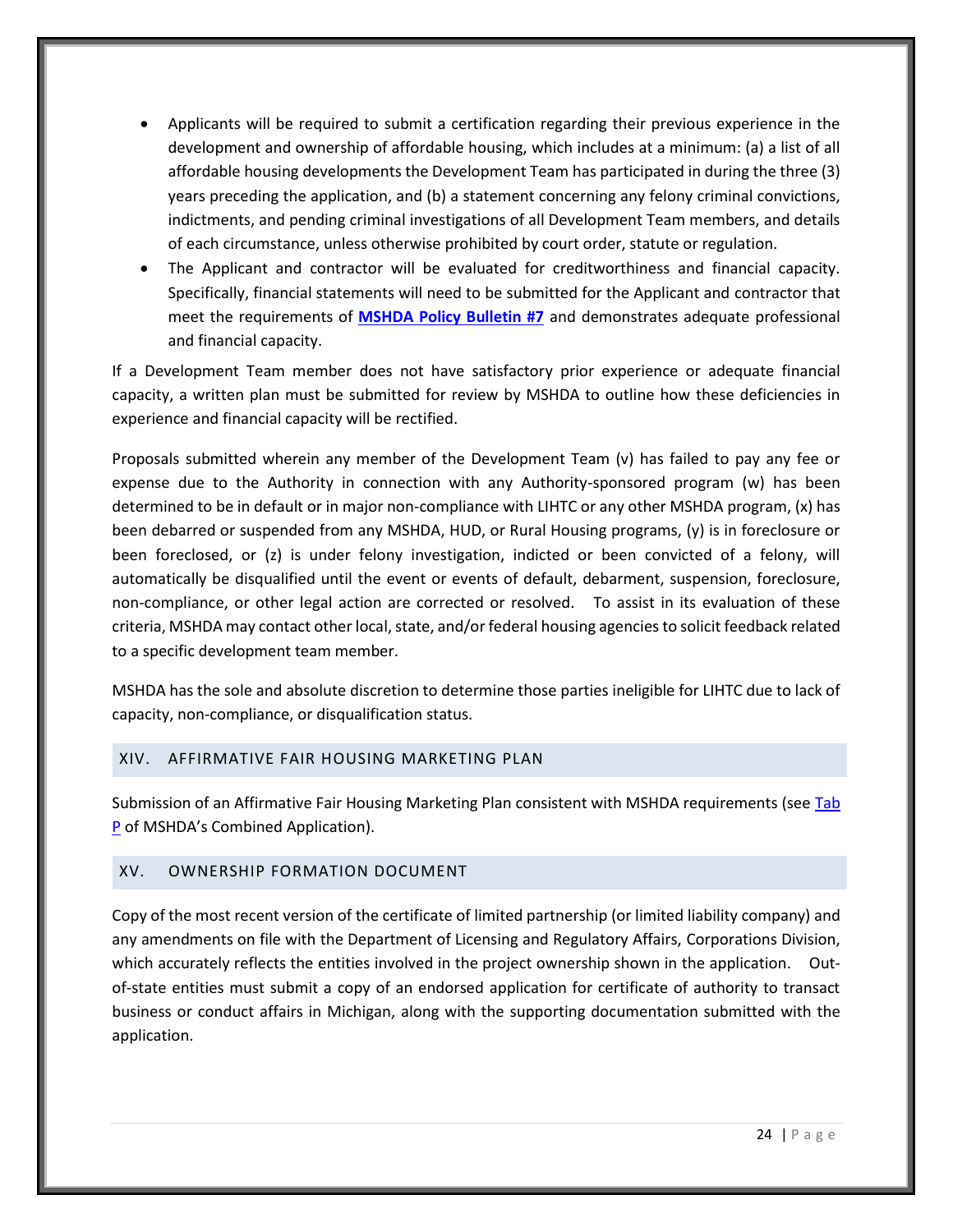## <span id="page-28-0"></span>XVI. WAIVER OF QUALIFIED CONTRACT

By submitting an application for LIHTCs, all Applicants waive the right to request a qualified contract under Section 42(h)(6)(E)(i) of the Internal Revenue Code. Thus, MSHDA's required extended use commitment shall not terminate at the end of the compliance period, but is instead a minimum of 30 years.

#### <span id="page-28-1"></span>XVII. VOUCHERS AND PUBLIC HOUSING

A written statement signed by the Applicant stating:

- it will give priority to persons whose names are on appropriate Public Housing or Housing Choice Voucher waiting lists maintained by a Public Housing Commission (PHC) or Public Housing Authority (PHA) in the area in which the project is located, and
- it will make ongoing efforts to request that the PHC and/or the PHA make referrals to the project, or place the relevant project information on any listing the PHC or PHA makes available to persons on their waiting lists.

A copy of the written statement and documentation of ongoing efforts as evidenced by a referral agreement or other appropriate memorandum of commitment must be kept on file at the development's office and available for compliance inspection and review at all times.

#### <span id="page-28-2"></span>XVIII. MSHDA FINANCING SIGNAGE

A statement of certification that if the Applicant is awarded LIHTC it shall post signage at the project construction site listing MSHDA as a financing source.

#### <span id="page-28-3"></span>XIX. MINIMUM HARD CONSTRUCTION COSTS

All applications for 9% credit must indicate a need for at least \$20,000 per unit in hard rehab or construction costs (including both building and site costs, but excluding allowable amounts for General Requirements, Builder Overhead, Builder Profit, contingencies, etc.) and must include this amount in the construction budget. Projects seeking 4% credit to be used in conjunction with tax-exempt bond financing will only need to meet the minimum requirements found in Section 42 of the Internal Revenue Code.

#### <span id="page-28-4"></span>XX. MAXIMUM TOTAL DEVELOPMENT COST PER UNIT LIMIT

All projects will be subject to a maximum Total Development Cost per unit that cannot be exceeded. The Maximum Total Development Cost per unit limit is determined by multiplying the average of the Construction Cost Index for 2017, published by Engineering News-Record, by a conversion factor of 33. Applicants seeking more information or clarification on this calculation are encouraged to view the Cost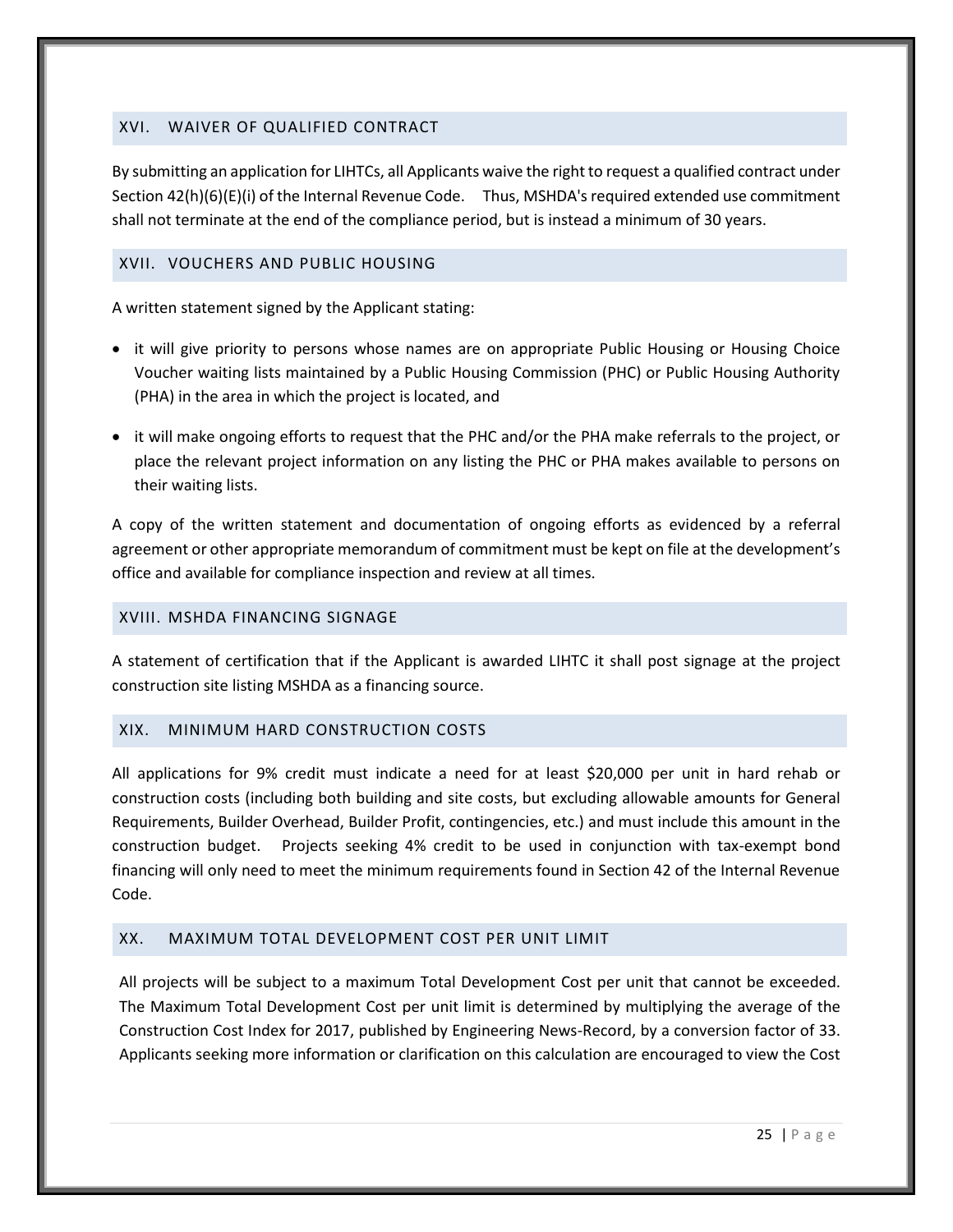Reasonableness with Credit Efficiency section of the Scoring Criteria where projects will be evaluated to determine whether they meet this test based on the information entered in the form.

## <span id="page-29-0"></span>XXI. MICHIGAN PRODUCTS

All projects must demonstrate the use of products and goods that are manufactured by Michigan-based corporations and incorporate them into the proposed development. (Submit certification from architect; [See Tab HH\)](http://www.michigan.gov/mshda/0,4641,7-141-5587_5601-60010--,00.html)

#### <span id="page-29-1"></span>XXII. PHASED PROJECTS IN THE SAME BUILDING

<span id="page-29-2"></span>Developments that are proposing multiple 9% LIHTC phases within the same building will be required to present a plan of financing in the event that only one of the phases is in a position to be funded in the 9% LIHTC funding round. Developments will be required to show a solid plan to avoid the situation where 9% credits are allocated to a phase of a building that cannot begin construction until other financing is secured or a 9% credit award can be obtained on the other phase(s) of the building. If the plan is dependent on all phases receiving 9% LIHTC funding in the same funding round, then singular phases will only be eligible for 9% LIHTC if all phases are in a position to be funded in the funding round. The plan cannot be dependent on any phases receiving a 9% LIHTC award in future funding rounds. If, in MSHDA's sole discretion, a solid and realistic plan is not presented, the development will not be eligible for a 9% LIHTC award. Please note that this section only pertains to phased projects that are located in the same building and does not pertain to phased developments that are spread out over a particular site.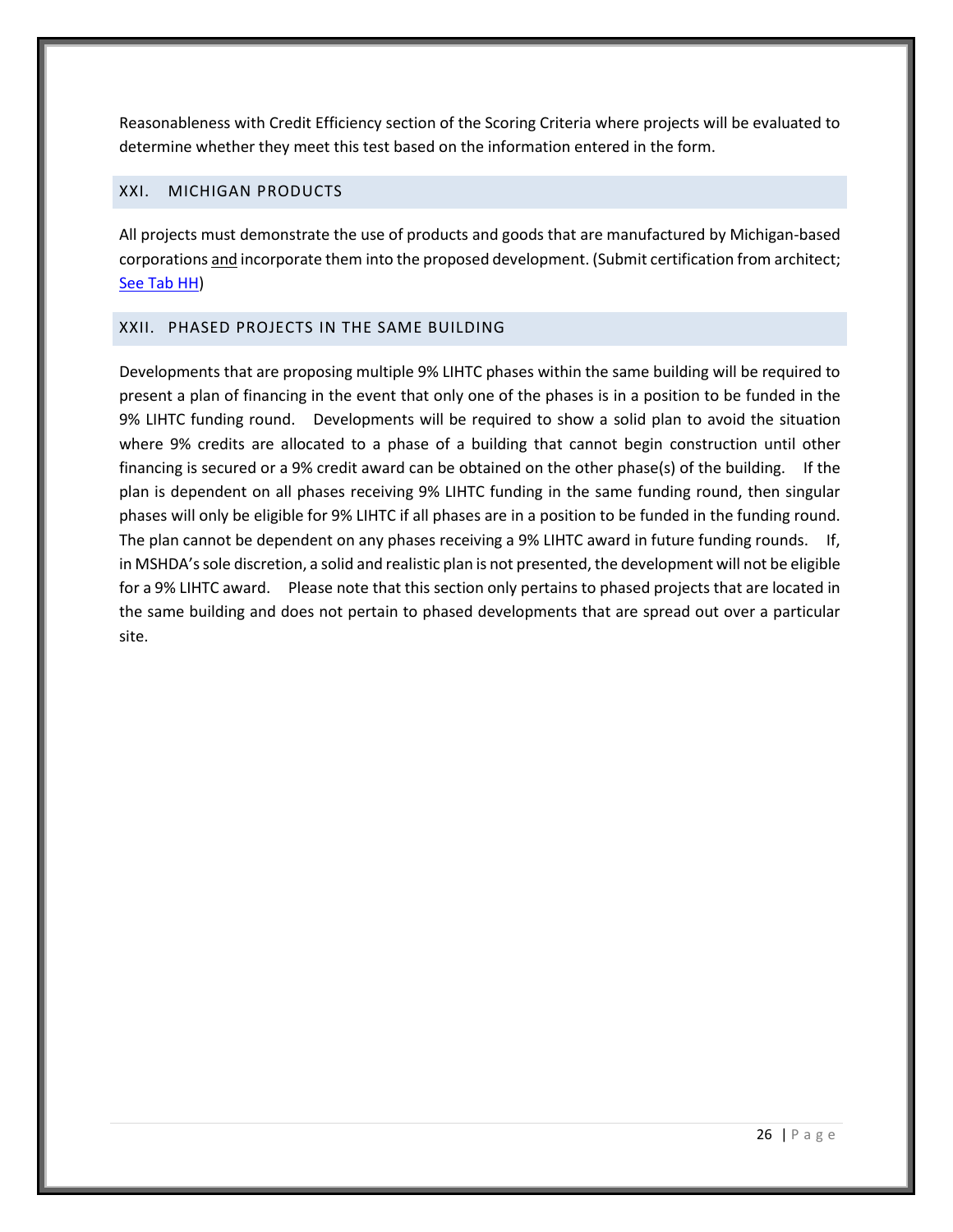#### **EXHIBIT II – PRESERVATION THRESHOLD REQUIREMENTS**

#### <span id="page-30-1"></span><span id="page-30-0"></span>I. ELIGIBLE PRESERVATION PROJECTS

Eligible Preservation projects include those with any of the following elements:

- a. *Government financing* from HUD (including Section 236, Section 8, and Section 202), USDA Rural Development (including 515), or MSHDA;
- b. *Other below-market financing,* defined as a below market federal loan as defined in Section 42 of the IRC;
- c. *Rehabilitation of existing public housing* provided the project will involve rehabilitation of existing units, and not demolition and construction of new units; or
- d. *Year 15 LIHTCs*.

Projects with federal assistance must retain the assistance. Prepayment of a HUD loan and conversion to enhanced vouchers may qualify as retainer of assistance if the applicant demonstrates to MSHDA's satisfaction that such conversion is necessary to enhance the property's long-term affordability and if the property will remain viable even after normal attrition of enhanced vouchers.

#### <span id="page-30-2"></span>II. MSHDA GAP FINANCING PROGRAM SUBMISSION

As outlined in Section [V.B.1.](#page-7-1) of the QAP, an applicant will not be able to submit a preservation project for 9% credit unless the project has first been submitted to MSHDA in order to evaluate whether the project is likely to be competitive under the MSHDA Gap Financing Program, using the available gap funding paired with a tax-exempt bond loan. Based on MSHDA's determination, if a preservation project is unlikely to be competitive in the Gap Financing Program, the project will be eligible to submit for consideration as part of a 9% competitive funding round under the Preservation Category. Additionally, applications for preservation projects that are ultimately eligible to be submitted for the Preservation Category may not materially differ from the same project application that was submitted as part of the Gap Financing Program; otherwise MSHDA, in its sole discretion, may determine the project to be ineligible for an award of 9% LIHTC.

#### <span id="page-30-3"></span>III. PROJECT MUST BE 'AT RISK'

Projects must either:

- a. Be within five years of any permitted prepayment or equivalent loss of low income use restrictions; or
- b. Preserve occupied and restricted low income units provided the rehabilitation will repair or replace components that are: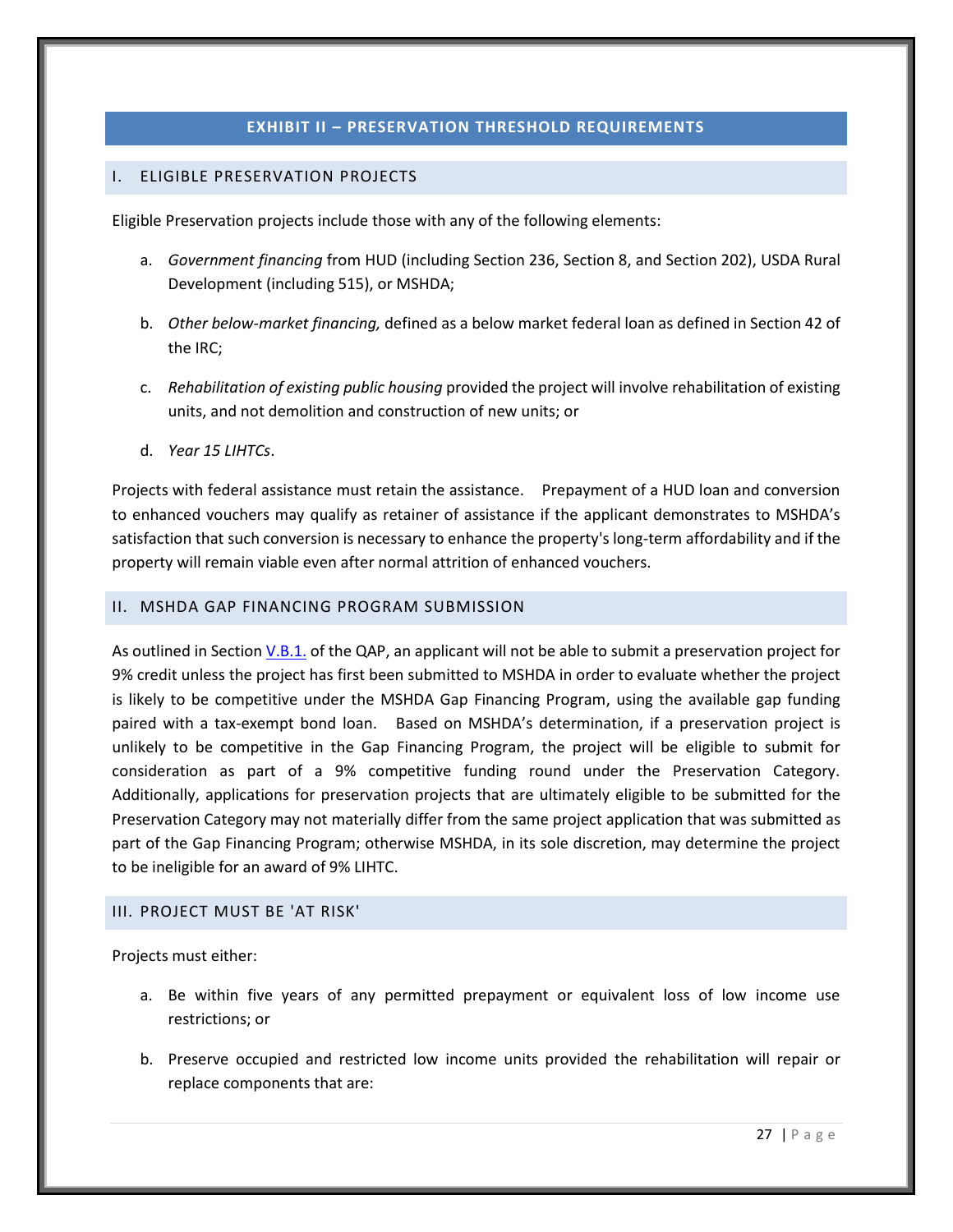- i. In immediate need of repair or replacement; or
- ii. Either substantially functionally obsolete or being improved to provide modifications or betterments consistent with new building code requirements and MSHDA's Design Requirements.

## <span id="page-31-0"></span>IV. PROPERTIES INELIGIBLE FOR PRESERVATION

Preservation projects are ineligible if they:

- a. Are deteriorated to the point of requiring demolition, or
- b. Have completed a full debt restructuring under the Mark to Market process within the last five (5) years.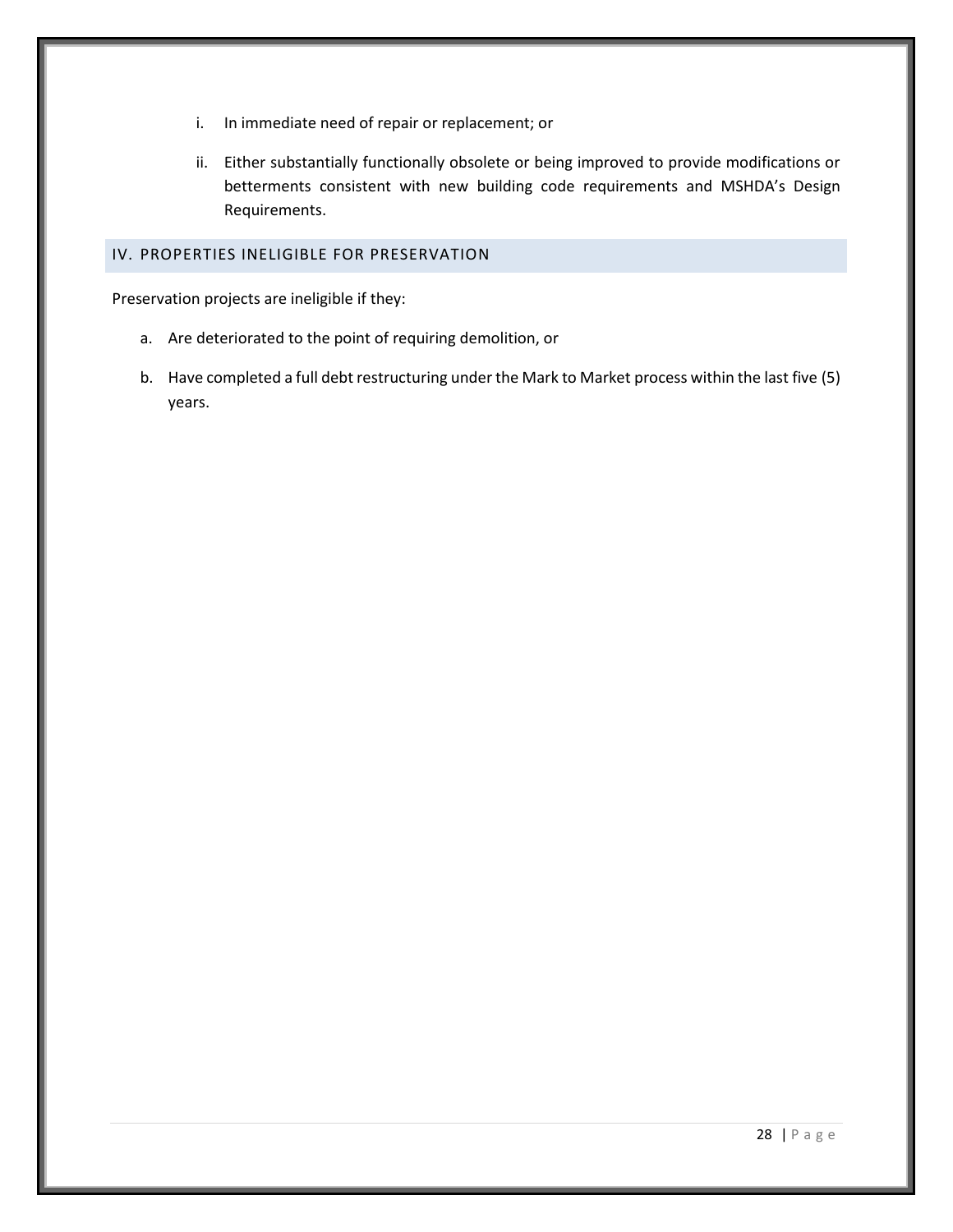#### **EXHIBIT III – STRATEGIC INVESTMENT CATEGORY REQUIREMENTS**

<span id="page-32-0"></span>There may be extraordinary circumstances where the evaluation of an application by the standard review process outlined in the Qualified Allocation Plan does not necessarily take into consideration the contribution that a development would make to the state's overall economic and community development strategy. These situations may include, but are not limited to, applications that demonstrate transformative neighborhood revitalization, and/or unique financial funding and leveraging opportunities, and/or the opportunity to promote significant job growth in proximity to such housing. The Strategic Investment Category has been created to attempt to address these circumstances.

As part of its review for projects submitting an application for the Strategic Investment Category, MSHDA will give consideration to the following:

- Level of community impact, including economic and social impact
- Unique financing opportunities
- Job growth
- Coordination with other site amenities to enhance the overall neighborhood
- Coordination with an overall community revitalization effort

In addition to the usual threshold requirements, at a minimum, to qualify for this Category, the application must include:

- Evidence of a Neighborhood Plan adopted by the municipality that delineates target properties (new construction, rehabilitation, demolition, for example) and that explains how housing related amenities such as transportation and community services are or will be incorporated
- Evidence of significant municipal and/or state funding commitment(s) not including housing tax credits – and any other unique sources of financing.
- Evidence of substantial outside private investment, within the past two years and/or planned and committed in the following two years - not including investment in housing tax credits
- Demonstration of proximity to job growth/new sources of employment

Projects applying in any of the three Categories outlined in the QAP can also apply in this Strategic Investment Category. MSHDA, in its sole discretion, will make the determination of which, if any, applications shall receive an award from this Category. It is anticipated that very few applications will meet the criteria to apply in this Category, and that there may, in fact, be none in a given funding round.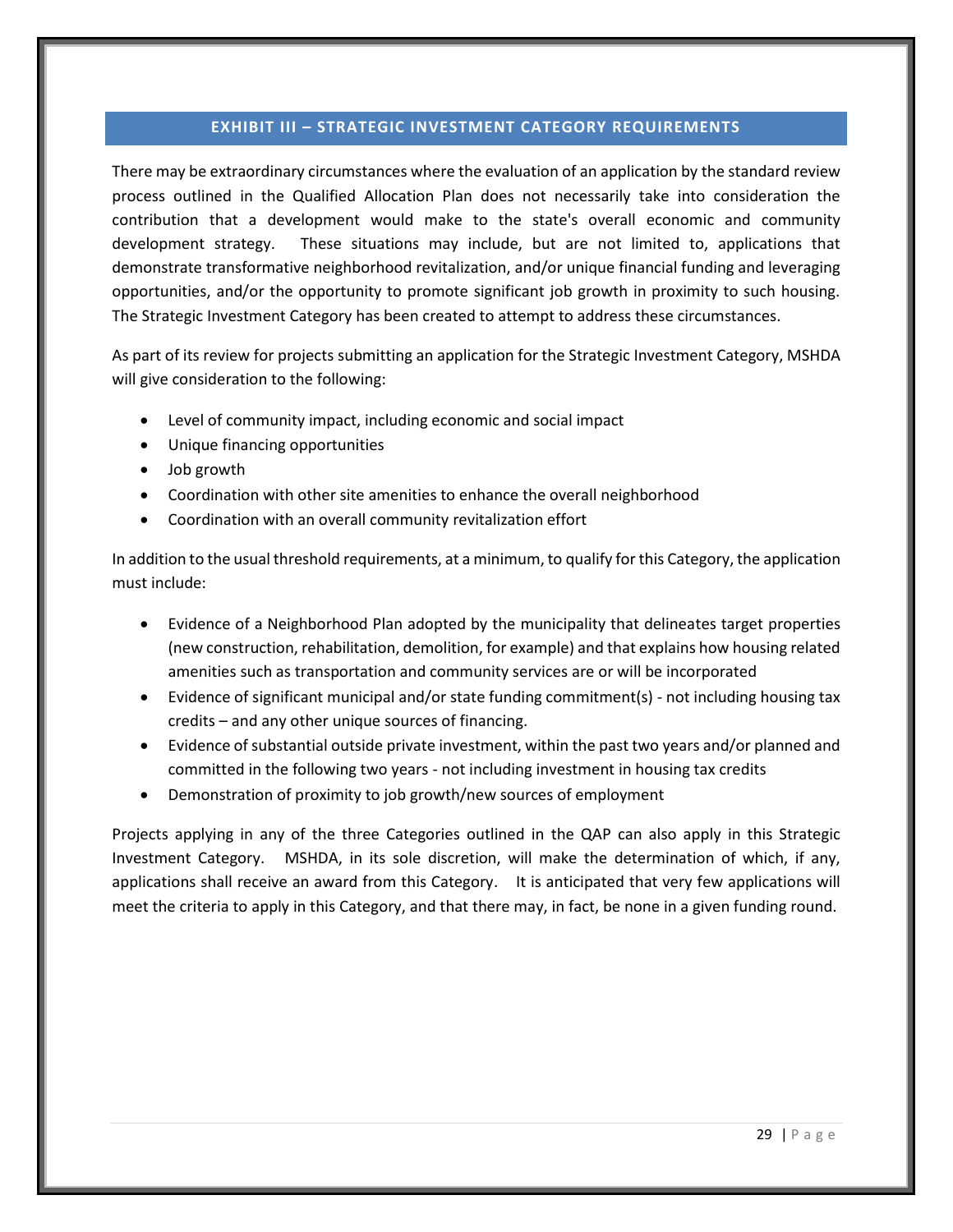#### **EXHIBIT IV – UNDERWRITING STANDARDS**

#### <span id="page-33-1"></span><span id="page-33-0"></span>I. PROJECT FEASIBILITY

In determining the feasibility of a project over the compliance period, MSHDA has established minimum standards for operating expenses, vacancy rates, increases in operating costs and expenses, project income, debt service coverage ratio, operating reserves, and replacement reserves. Requests for use of alternative standards other than those established by MSHDA must be supported by written explanation and appropriate documentation. For developments seeking only competitively allocated 9% credits without financing from MSHDA, applicants may request waivers from these standards based on the submission of written documentation indicating that the alternative underwriting standards have been reviewed and approved in advance by both the debt and equity providers for the project. The use of the MSHDA minimum standards or any alternative standards for determining financial feasibility of a project is at the sole discretion of MSHDA. If MSHDA determines that the project is not financially feasible using MSHDA's minimum standards or the alternative standards at the time of initial application review, the project will not be eligible for an allocation of LIHTC.

In addition to reviewing a project to assess its feasibility, MSHDA will also evaluate each project to ensure there is no over-subsidization and that the appropriate amount of resources are being used, in particular the amount of LIHTC being allocated. In conducting this analysis, MSHDA will consider the amounts and terms of other funding sources being planned for the project and the amount of cash flow generated by the project, among other things. MSHDA, in its sole discretion, may allocate fewer credits if the determination is made that the project could be completed by adjusting one or more of the other components of the underwriting (e.g. more hard debt could be supported resulting in fewer credits needed for feasibility).

MSHDA will review a project's feasibility over the 15 year compliance period at three different stages as required by Section 42 of the Internal Revenue Code: 1) prior to making an award of credit, 2) at 10% Certification, and 3) at Placed in Service. The following is a breakdown of how this provision will apply to each of the underwriting stages in the allocation process and what this provision will mean in practice:

- **Initial Application/Prior to LIHTC Award –** In order to receive an initial award of credit, the project must be financially feasible for the 15-year compliance period utilizing the underwriting standards as applied to the proforma.
- **10% Certification –** MSHDA will review the sources and uses of funds and the total financing planned for the project to ensure that the amount of credit being allocated to the project does not exceed the amount necessary for the project to be financially feasible during the entire initial 15-year compliance period. MSHDA will continue to monitor a project's income and expenses during this phase of the allocation process, but will not hold up the issuance of Carryover documentation because of this portion of the review.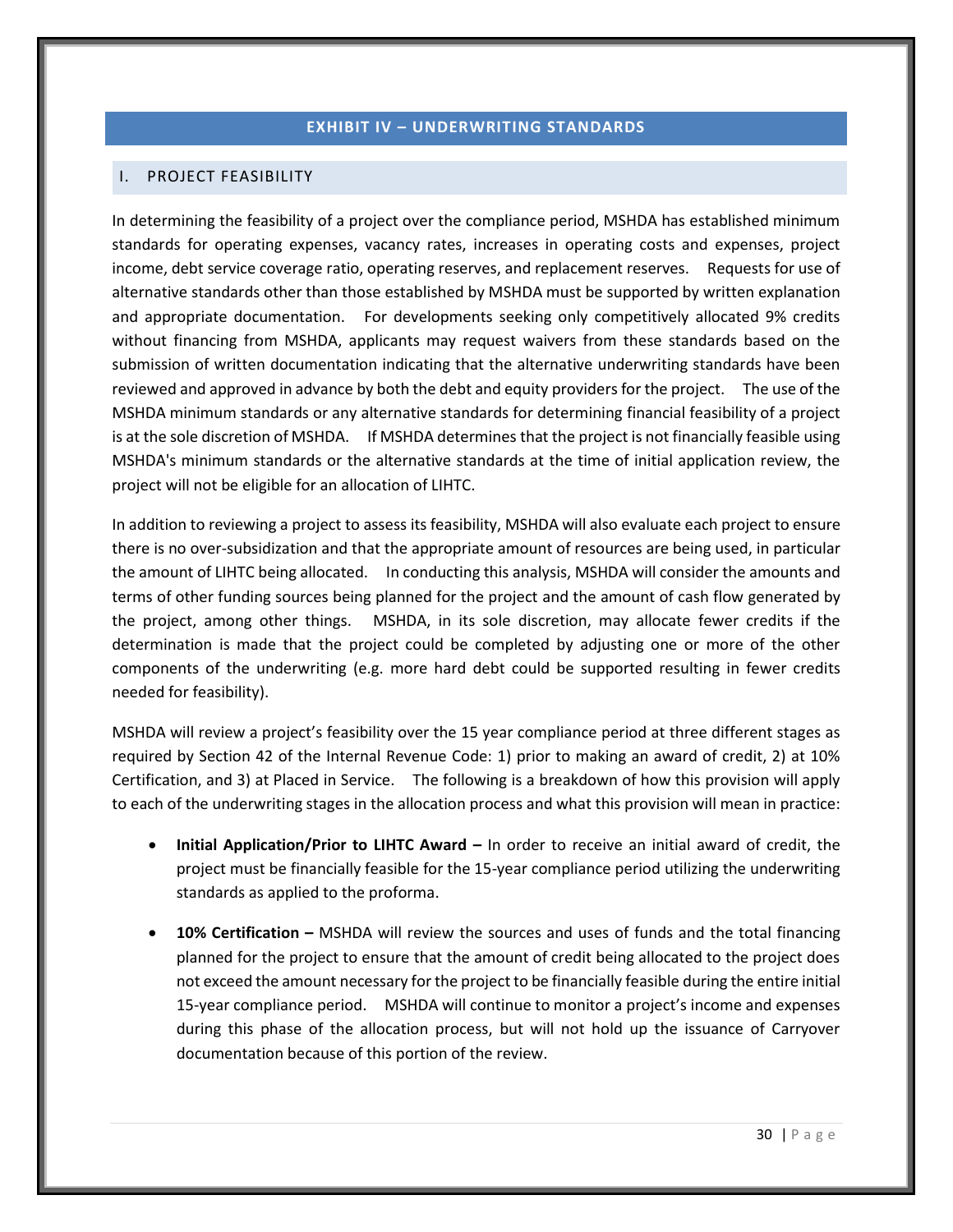• **Placed in Service/Issuance of 8609 –** MSHDA will review the sources and uses of funds and the total financing planned for the project to ensure that the amount of credit being allocated to the project does not exceed the amount necessary for the project to be financially feasible for the 15-year compliance period. MSHDA will continue to monitor a project's income and expenses during this phase of the allocation process, but will not hold up the issuance of 8609s to a project because of this portion of the review.

For projects relying upon project-based rental assistance for financial feasibility – If the project-based rental assistance ends due to events outside the owner's control, any rent and income restrictions on the property that the owner agreed to for points as part of a competitive funding round will revert to the 50% or 60% AMI level as selected by the owner.

The amount of credit awarded to a project will be that for which the value is the lesser of 1) the equity gap calculation; 2) the amount of credit calculated based on using a 3.4% credit rate (used for acquisition costs and for tax-exempt bond financing) or a  $9\%$ <sup>1</sup> credit rate (used for rehabilitation or new construction costs), the credit pricing identified in the Equity Investor Letter, and on its qualified basis; or 3) the amount of LIHTC requested by the Applicant. If MSHDA, in its sole discretion, determines that the equity pricing shown in the application and the Equity Investor Letter is unreasonable based on current market conditions, MSHDA may use an alternative equity pricing that is more indicative of current market conditions.

Applicants should note that the tax credit rates outlined above may not be the exact monthly rate in effect and that the actual tax credit rate may differ from this. The rates shown above are intended to allow for some flexibility due to fluctuating monthly rates, while not allocating more credit to the project than is needed for feasibility.

#### <span id="page-34-0"></span>II. RENT INCREASES

Rent increases on the tenant-paid portion of rent, for occupied units will be limited to no more than 5% per year for the first three years. This limitation does not apply to occupied units protected by projectbased rental assistance or enhanced vouchers.

 $1$  MSHDA will use the greater of the credit rates shown or the floating monthly credit rate published as of the time of application submission in its determination of the amount of credit to award.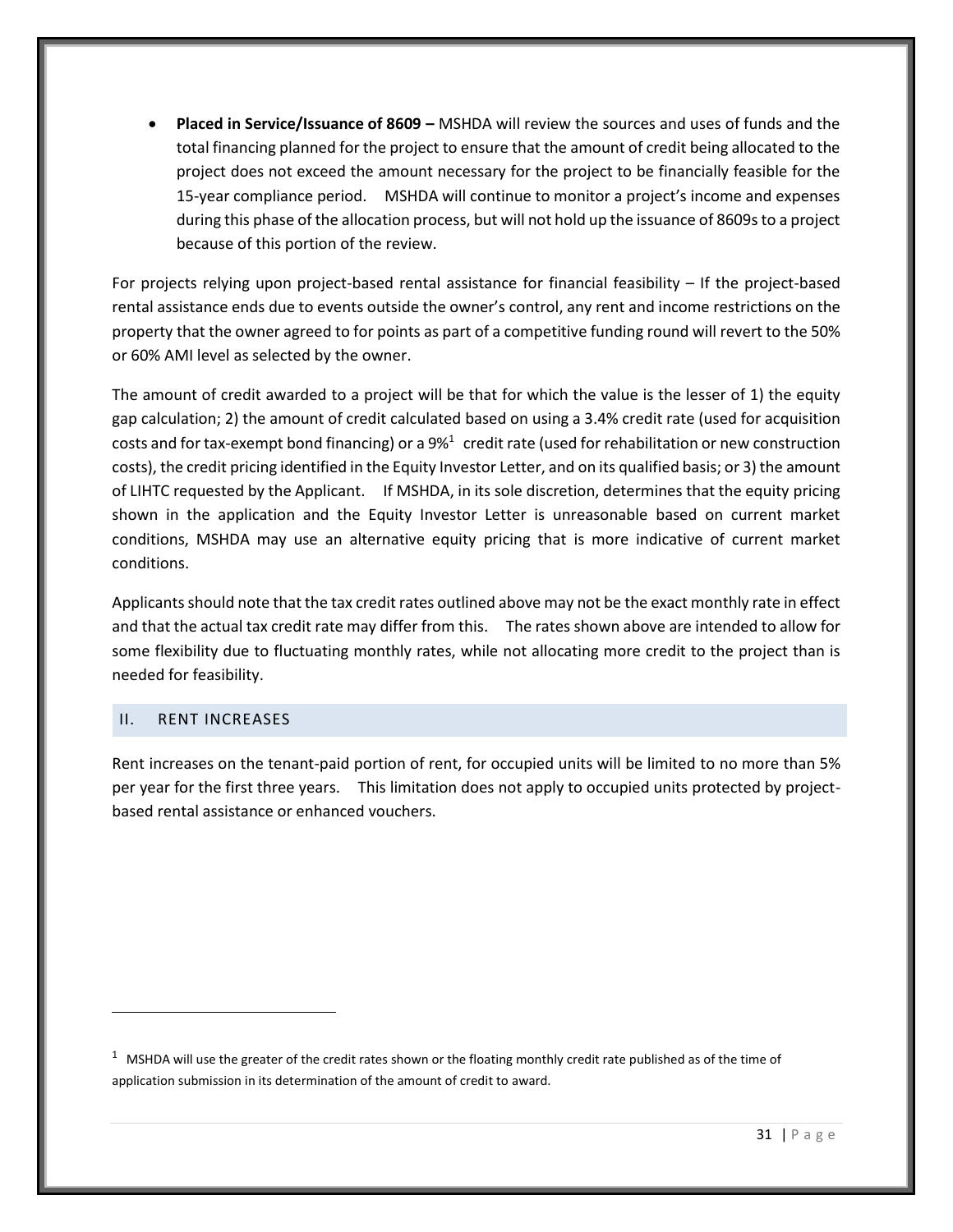#### **EXHIBIT V – STATE-DESIGNATED BASIS BOOST CRITERIA**

<span id="page-35-0"></span>Pursuant t[o Section IX.A.,](#page-14-3) MSHDA will use the following criteria in awarding the basis boost.

# **For projects financed with tax-exempt bonds eligible for 4% credit, the following basis boost will be available:**

1. Projects located in a QCT or DDA will be eligible for up to a 30% basis boost

## **For projects eligible for 9% LIHTC, the following basis boost will be available:**

## **Up to 20% Basis Boost:**

- 2. Projects located in a QCT or DDA
- 3. Permanent Supportive Housing projects
- 4. Deep income targeting Projects restricting 20% of the total units to 30% AMI or less (in order to be eligible for the boost under this criteria, the 30% AMI units must not also have project based rental assistance associated with them)
- 5. Projects that receive points under the Developments near Downtowns or Corridors section of the Scoring Criteria
- 6. Rural set-aside projects
- 7. Historic Projects Projects that are completing a certified rehabilitation of an existing certified historic property listed, either individually or as part of a district, on the National or State Historic Register; or that the State Historic Preservation Office expects to be listed on the National or State Historic Register. Project must also incorporate the use of the Historic Credit.
- 8. Affordable Assisted Living developments that qualify for the Affordable Assisted Living points in the Scoring Criteria
- 9. Projects that are located within an Opportunity Zone as enacted under the 2017 Tax Cuts and Jobs Act.

Please note that MSHDA reserves the right to modify the State-Designated Basis Boost Policy on an asneeded basis, should market conditions dictate the necessity for a revision. Should a revision be necessary, MSHDA will work with stakeholders to come up with potential changes, with the objective of ensuring the criteria allow for feasible transactions in the current market, and will post a notice of the revision on its website in advance of the revision becoming active. This streamlined approach will allow for a quicker response to market forces and the changes to be effectuated in a timely manner.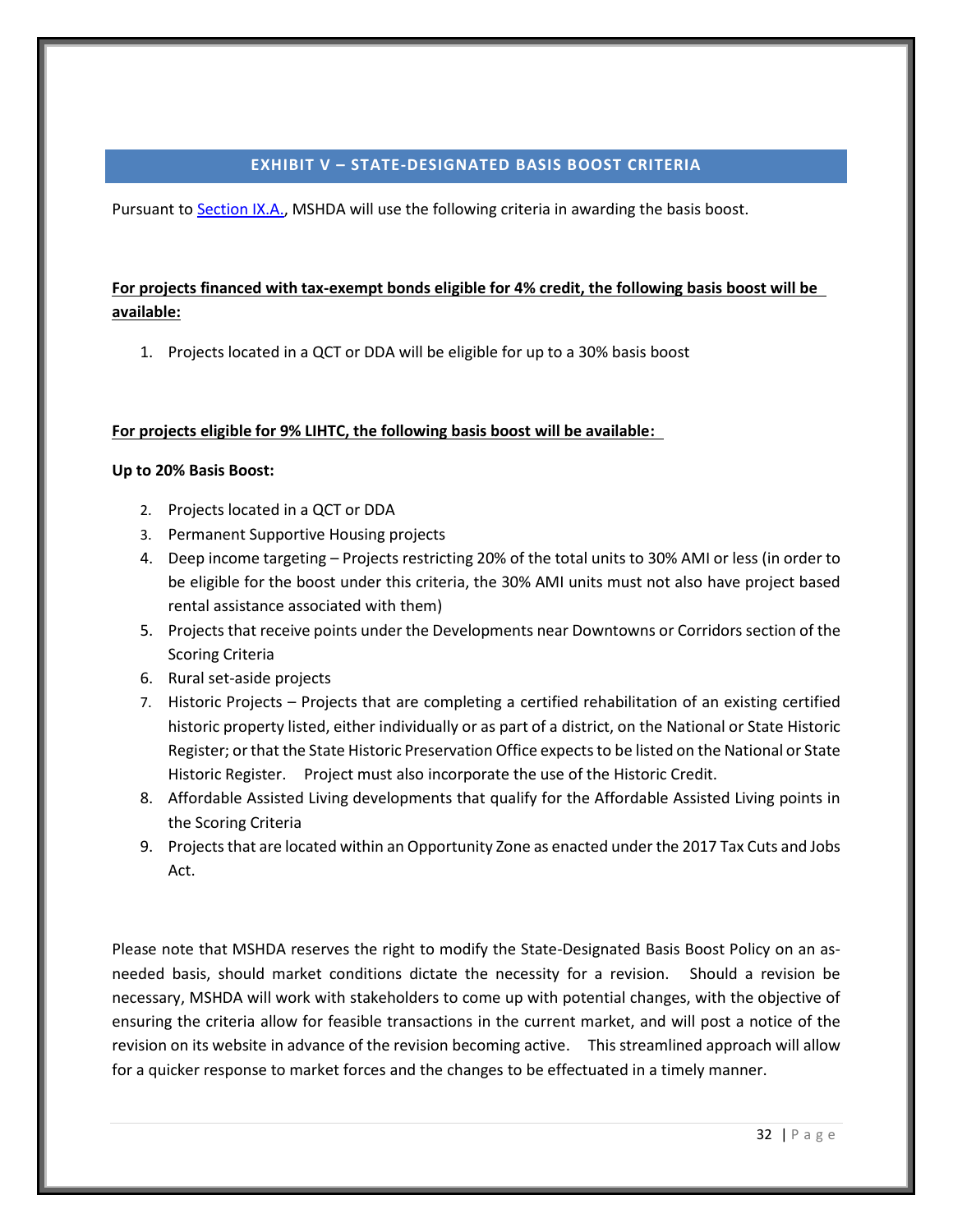#### <span id="page-36-0"></span>**EXHIBIT VI – COMPLIANCE MONITORING & NOTIFICATION OF NONCOMPLIANCE**

Owners (Applicants) receiving a LIHTC allocation shall be required to follow the requirements outlined in MSHDA's LIHTC [Compliance Manual](http://www.michigan.gov/mshda/0,4641,7-141-8002_26576_26578---,00.html) (Compliance Manual or Manual) (available on MSHDA's website).

#### <span id="page-36-1"></span>1. OWNER RESPONSIBILITIES

Within thirty (30) days of completion of Part II of the Form 8609 and filing of the form with the Internal Revenue Service, a completed copy must be sent to MSHDA for its records. Failure to send a copy of the completed form to MSHDA within the required timeframe shall be deemed as noncompliance.

The records for the first year of the credit period must be kept for six years after the due date (with extensions) for filing the federal income tax return for the last year of the compliance period (a total of 21 years). Owners must keep subsequent records on file for six years after the due date (with extensions) for filing the federal income tax return for that year. These records must include:

- The total number of residential rental units in the building (including the number of bedrooms and the size in square feet of each unit);
- The percentage of residential rental units in the building that are low-income units;
- The rent charged and utility allowance for each residential rental unit in the building;
- The number of occupants in each low-income unit;
- The low-income unit vacancies in the building and information that shows when and to whom the next available units were rented;
- Income certifications of each low-income tenant and the documentation to support the certification;
- The eligible basis and qualified basis of the building at the end of the first year of the credit period;
- The character and use of the nonresidential portion of any building included in the project's eligible basis; and
- Documentation regarding calculation of utility allowances.

Owners must submit to MSHDA Compliance on an annual basis the following:

- An Owner Certification of Continuing Program Compliance (Owner Certification) Form certifying that for the preceding twelve month period the project met conditions outlined in Section 42;
- The original local health, safety or building code violation reports or notices that are issued by the state or local government unit. Copies of these reports or notices must also be kept on-site at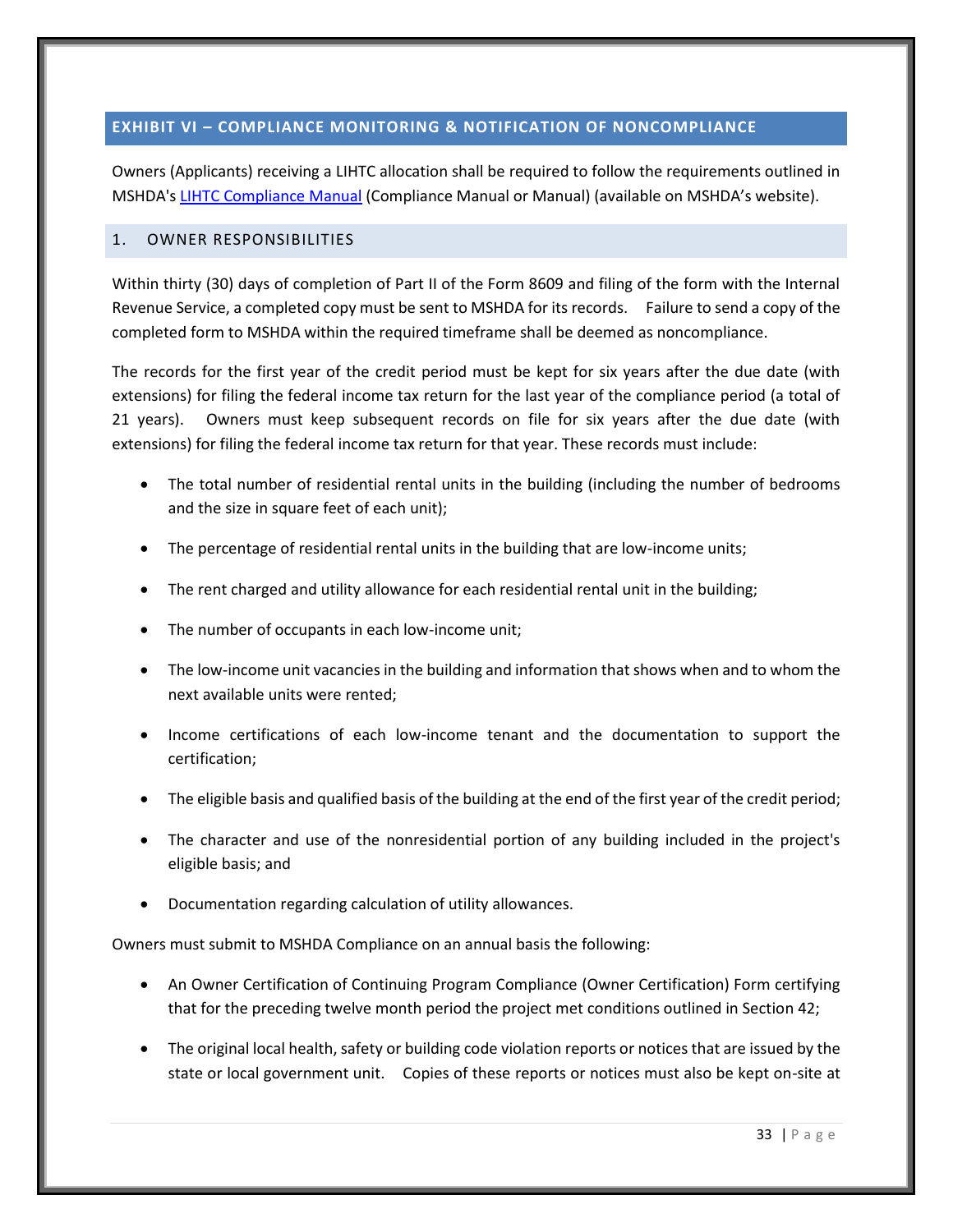the development for review by MSHDA during the physical inspection. These reports may be destroyed following a MSHDA inspection and the owner's notification to MSHDA that the violations have been corrected. Code violation reports must be retained for uncorrected violations.

Owners must submit to MSHDA electronically, on an on-going basis, data stating the number of qualifying units, number of bedrooms in each unit, information on each low-income tenant household (including income, rent amount, utility allowance, number of occupants, AMI % designation, etc.), and any other information as set forth on the MSHDA website and in the Manual. The tenant income and rent information must be provided in the format required by MSHDA, which includes electronic submission via a web-based reporting system.

Owners must submit to MSHDA in writing, responses to the physical inspections and tenant file audits conducted, unless no inspection or file audit noncompliance findings are identified.

Owners must notify MSHDA in writing (Notice of Change in Management form) within five (5) business days of any changes in the management of the project, including changes in the company managing the project or in the address, telephone number or email address of the management agent company and/or contact person.

Owners must notify MSHDA in writing (Notice of Change in Ownership form) within five (5) business days of any changes in the ownership of the project, including a foreclosure, deed in lieu of foreclosure, or any other sale or disposition of the project or any portion of the project and any changes in the ownership entity, including any changes in the name of the entity, address and telephone number of the entity, percent of ownership changes, and changes in the principals comprising the ownership entity.

Owners must notify MSHDA immediately in writing (Notice of Building Casualty Loss or Damage form) of any unit(s) or building(s) in the project that are anticipated to be unavailable for occupancy either permanently or temporarily for a period of time anticipated to exceed 30 calendar days due to casualty loss, damage, or any other reason.

#### <span id="page-37-0"></span>2. MSHDA RESPONSIBILITIES

MSHDA will review the Owner Certification Forms and tenant data and income and rent reporting for compliance with program requirements.

MSHDA, or its authorized agent, will conduct a physical inspection of all buildings, common areas, and at least 20% of the low-income units in a project. MSHDA, or its authorized agent, will conduct tenant file audits consisting of a review of the low-income certification, the documentation the owner has received to support that certification, and the rent record for 20% of the low income units.

Physical inspections and tenant file audits of LIHTC projects will commence no later than the end of the second calendar year following the year the last building in the project is placed in service and will be conducted at least once every 3 years thereafter throughout the initial 15 year compliance period.